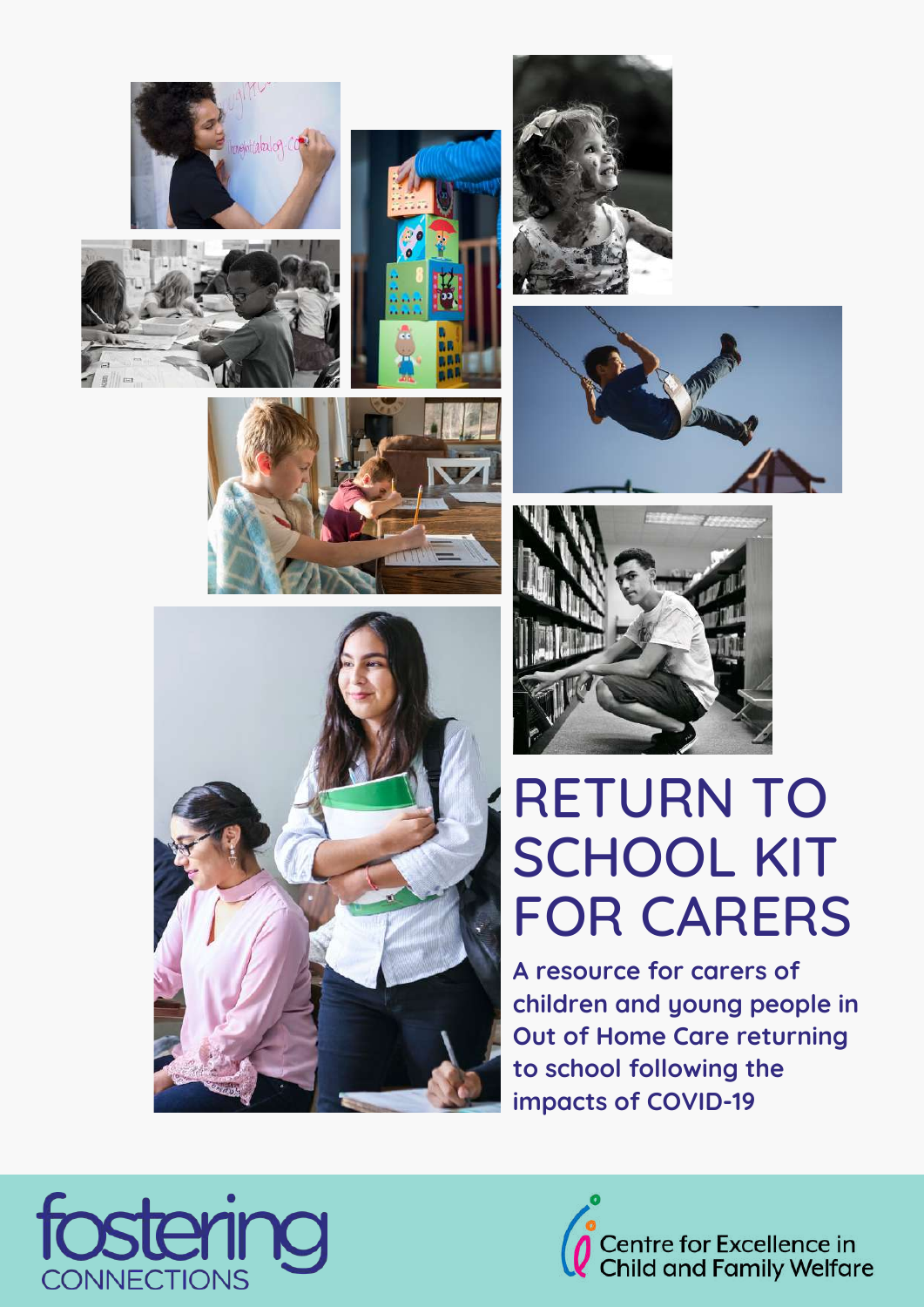**This work is licensed under the Creative Commons Attribution 4.0 International License. To view a copy of this license, visit**  <http://creativecommons.org/licenses/by/4.0/>**.**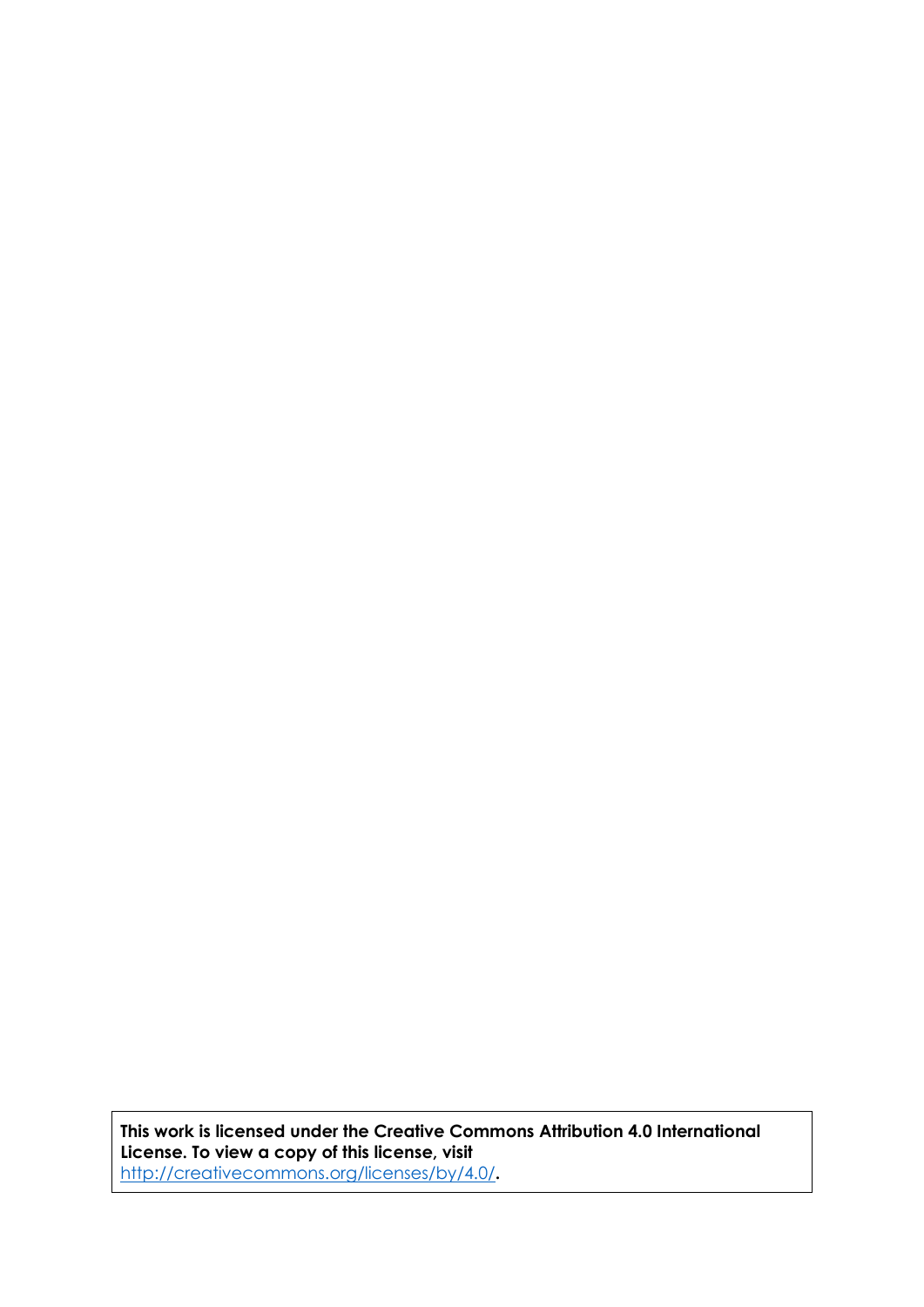

This resource has been put together to help carers of children and young people in Out of Home Care (OOHC) who are returning to school following the impact of COVID-19 (also known as Coronavirus).

**Please note:** Social or physical distancing, by this we mean actions to help reduce the risk of infection and slow the spread of coronavirus. Throughout this resource we will use the term 'physical distancing', to clarify that while we are physically creating space, our social connections are more important than ever.

#### **How to use this resource**

This kit provides suggestions, tips, and resources for OOHC households. Each section includes:

- General information on the topic
- Tips and practical suggestions
- Further resources

As COVID-19 is a developing situation we urge you to regularly check for updates to advice and restrictions at: <https://www.dhhs.vic.gov.au/coronavirus-covid-19-daily-update>

For information on COVID-19 including restrictions and relief packages visit: <https://www.dhhs.vic.gov.au/coronavirus>

#### **Support for carers**

Additional funding has been granted to support caregivers during COVID-19. For more information about extra supports for carers speak with your case manager and visit [https://www.dhhs.vic.gov.au/information-community-services-coronavirus-disease](https://www.dhhs.vic.gov.au/information-community-services-coronavirus-disease-covid-19)[covid-19](https://www.dhhs.vic.gov.au/information-community-services-coronavirus-disease-covid-19)

#### **Disclaimer**

Fostering Connections, part of the Centre for Excellence in Child and Family Welfare, has prepared this resource with support from the Department of Health and Human Services and the Department of Education and Training. This resource provides general information only; your agency (if applicable) or support body is the best place to seek information specific to the child or young person in your care.

Many of the resources provided are accessible online – always ensure that supervision of children and young people follows the eCommissioner's best-practice recommendations. You may find more information here: <https://www.esafety.gov.au/parents>

For more information on staying safe online for carers and young people, please see the Staying at Home for Foster Carers toolkit: <https://tinyurl.com/stayathometoolkitfostercarers>

#### **With thanks to carers**

We are all doing our best to get by in a changing, difficult time. Thank you for your incredible commitment to Victorian children and young people.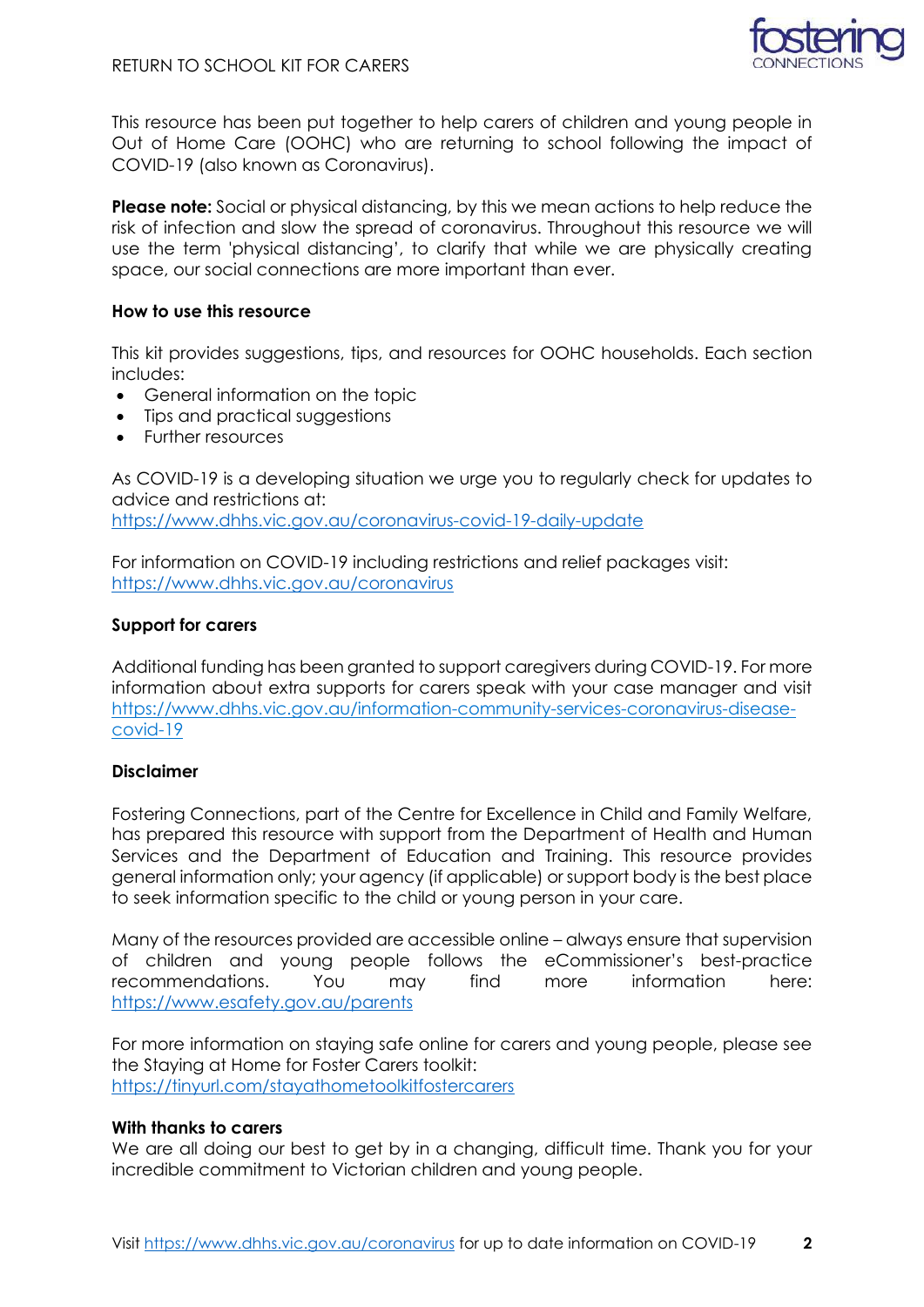

#### **Contents**

| 1.                                                                     |  |
|------------------------------------------------------------------------|--|
|                                                                        |  |
|                                                                        |  |
|                                                                        |  |
|                                                                        |  |
|                                                                        |  |
|                                                                        |  |
| 2.                                                                     |  |
|                                                                        |  |
|                                                                        |  |
|                                                                        |  |
|                                                                        |  |
|                                                                        |  |
|                                                                        |  |
| 3.                                                                     |  |
|                                                                        |  |
|                                                                        |  |
|                                                                        |  |
|                                                                        |  |
|                                                                        |  |
|                                                                        |  |
| 4.                                                                     |  |
|                                                                        |  |
|                                                                        |  |
|                                                                        |  |
|                                                                        |  |
|                                                                        |  |
|                                                                        |  |
|                                                                        |  |
|                                                                        |  |
| Additional supports for children and young people, and carers 21<br>6. |  |
|                                                                        |  |
|                                                                        |  |
|                                                                        |  |
|                                                                        |  |
|                                                                        |  |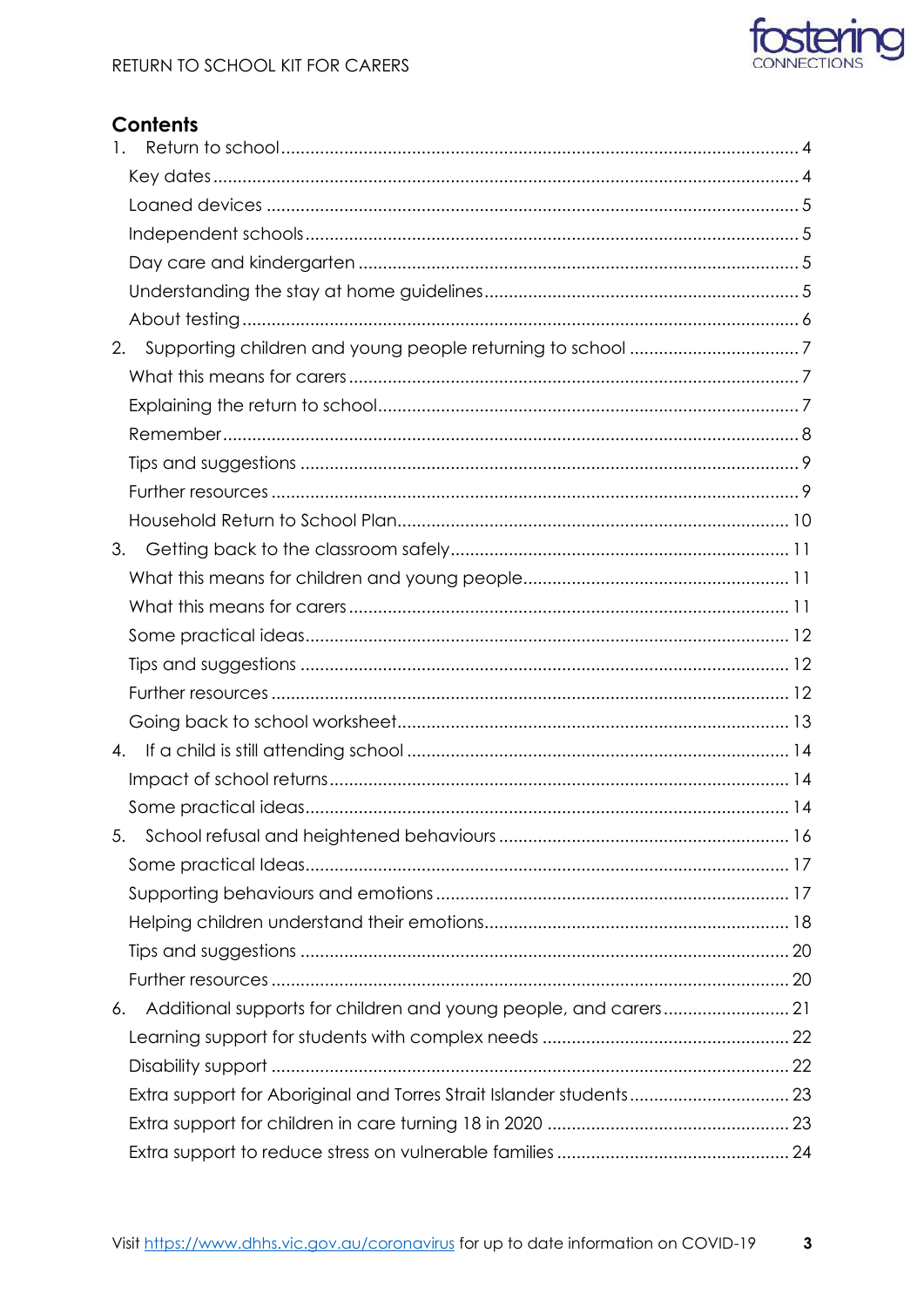

#### <span id="page-4-0"></span>**1. Return to school**

After a period of remote learning, the Victorian Government has announced a staged approach to returning to school. Carers during this time have undertaken an incredible additional task, supporting children and young people through remote learning, or helping them continue to attend school as a part of a vulnerable cohort. This incredible feat has come during a time where there has already been significant stress and panic, so thank you for your continued commitment to the safety and wellbeing of children and young people in your care.



#### <span id="page-4-1"></span>**Key dates**

**Tuesday 26 May Stage 1**

All Prep, year 1 and year 2 students, specialist school students, as well as VCE and VCAL students will return to on-site learning at government schools.

**Vulnerable students in years 3 to 10, and children in those years whose parents or carers cannot work from home, can continue to attend school on-site as needed during this period.** 

#### **Tuesday 9 June Stage 2**

Students in the broader year 3 to 10 cohort will return to on-site learning at government schools.

The additional time between 26 May and 9 June is designed to give the Government and the Chief Health Officer time to monitor and evaluate the effects that the return to school by other year levels has on the increased movement of people and transmission within the community. More information for parents and carers is available from the Department of Education on:

- returning to school: [https://www.education.vic.gov.au/parents/Pages/stagedreturn\\_overview.as](https://www.education.vic.gov.au/parents/Pages/stagedreturn_overview.aspx) [px](https://www.education.vic.gov.au/parents/Pages/stagedreturn_overview.aspx)
- learning from home: [https://www.education.vic.gov.au/parents/learning/Pages/home](https://www.education.vic.gov.au/parents/learning/Pages/home-learning.aspx)[learning.aspx](https://www.education.vic.gov.au/parents/learning/Pages/home-learning.aspx)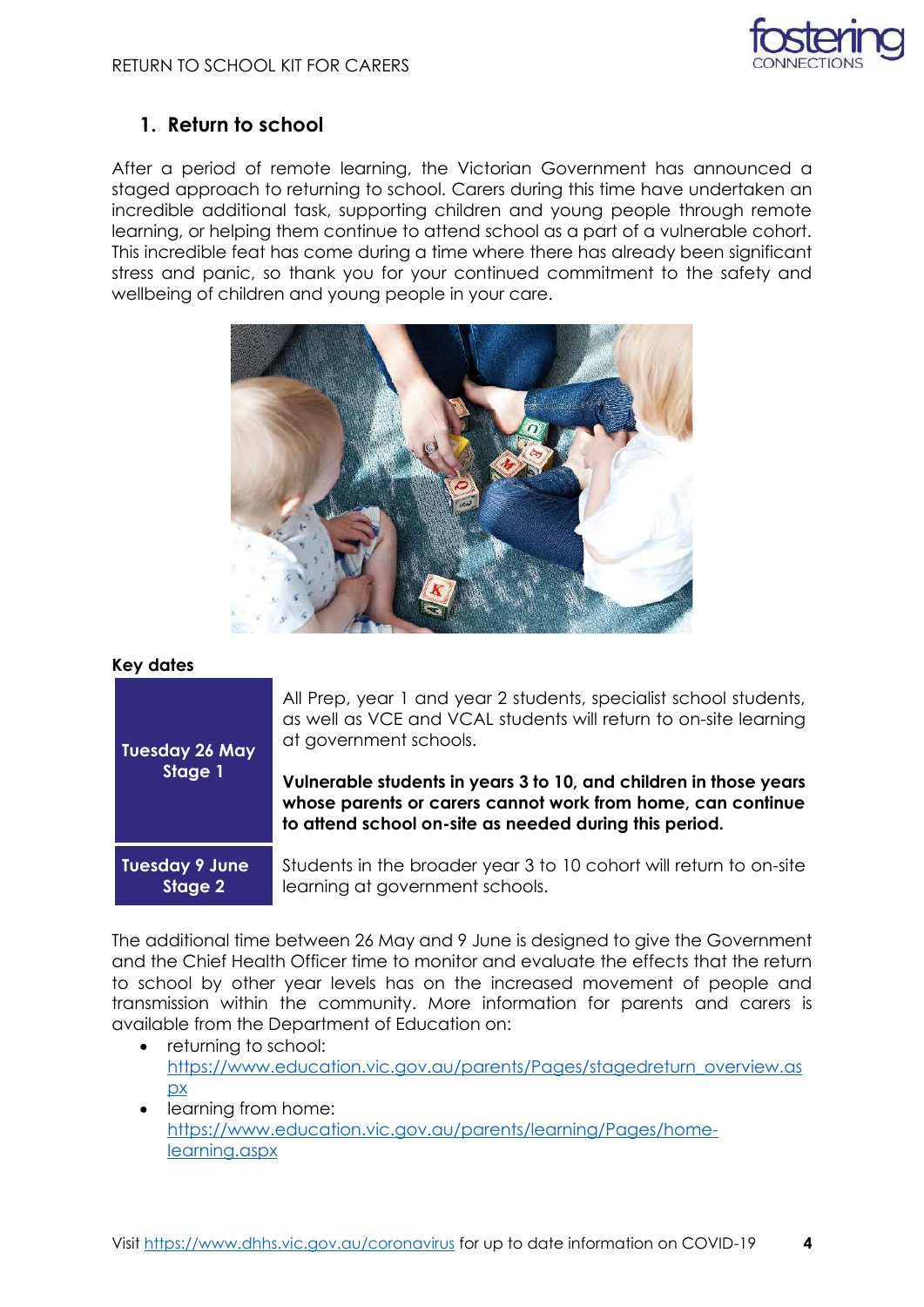

**Please note:** This is an evolving situation. The current goal is to return children and young people to school; however, school closures may occur again due to COVID-19. Remote learning may need to happen again in the future. If this is the case, consider what worked well during that time and what support you would need going forward to make a transition as smooth as possible.

#### **Can I choose not to return to a child to school?**

Once a year level has returned, all students will be expected to attend school as normal. This means if you choose to keep a child or young person in your care home after their year level has returned to on-site schooling, the Department of Education and Training (DET) can no longer support their learning from home.

*This does not apply to children who need to be absent for health or medical reasons. For those families, please contact DET so they can make an appropriate plan and discuss the proposed plans with the child or young person's case manager and care team.*

#### <span id="page-5-0"></span>**Loaned devices**

A child or young person in your care may have had access to a loaned device, such as a laptop or dongle. As students return to learning on-site, schools will ask that devices are brought to school.

#### <span id="page-5-1"></span>**Independent schools**

Many independent schools have followed state government advice to switch to remote learning during this time. It is expected that independent schools will also be following the return to school advice. If a child or young person in your care is attending an independent school, confirm with the school the expectations around returning.

#### <span id="page-5-2"></span>**Day care and kindergarten**

Many day cares and kindergartens have continued to operate during this time. Visit the Department of Education website for further information on coronavirus: [https://education.vic.gov.au/parents/Pages/coronavirus-advice-parents](https://education.vic.gov.au/parents/Pages/coronavirus-advice-parents.aspx#link32)

#### <span id="page-5-3"></span>**Understanding the stay at home guidelines**

Victoria has recently eased restrictions including restrictions that constantly change and impact our current way of life. As restrictions are subject to rapid change, it is important to regularly check the status on the official website: <https://www.dhhs.vic.gov.au/state-emergency>

As of 11.59pm Tuesday May 12th, 2020, the 'State of Emergency' extended until May 31st, 2020, and the directions from the Victorian Government were eased, allowing for changes to movement and activity in Victoria.

There are now five 'essential reasons' to leave the home:

- 1. shopping for food and necessary goods/services
- 2. accessing medical care or providing caregiving
- 3. attending work or education where this cannot be done at home
- 4. exercise and recreational activity that adheres to physical distancing and hygiene guidelines
- 5. visiting friends/family in the home.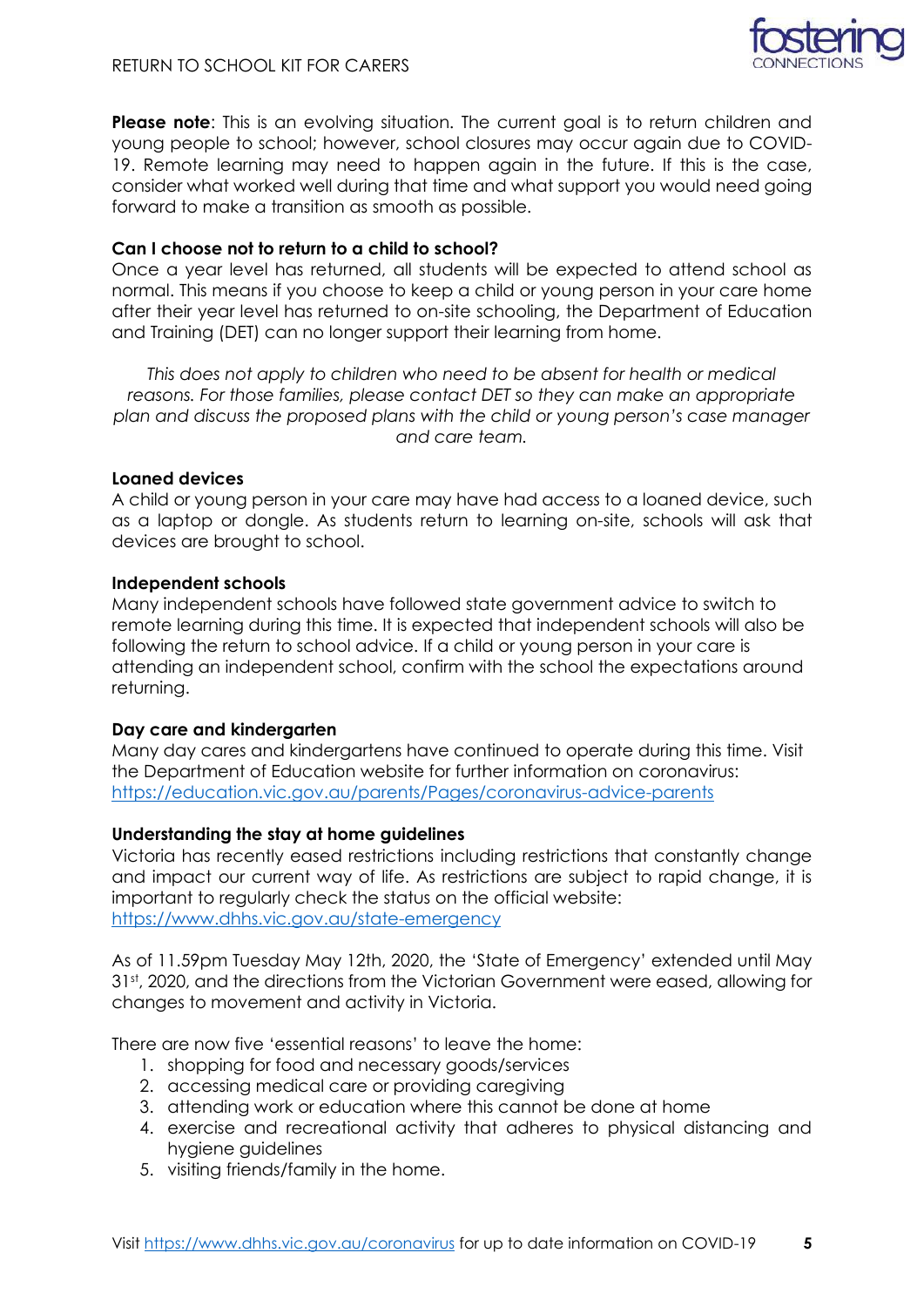



Remember, these guidelines will change - you can find a host of information on the restrictions, including answers to frequently asked questions, here: <https://www.dhhs.vic.gov.au/stay-home-restrictions-coronavirus>

#### <span id="page-6-0"></span>**About testing**

Currently, testing is extended so that anyone who feels unwell can and should be tested for COVID-19. If you are not sure – get tested. This advice is subject to change so ensure you are checking:

<https://www.dhhs.vic.gov.au/your-coronavirus-covid-19-questions-answered>

You can help stop the spread of COVID-19 by practicing physical distancing, hand washing, good hygiene, thorough cleaning, and staying home if you are sick.

You can find answers to a range of questions about coronavirus, including travel advice, testing and risks here: [https://www.health.gov.au/resources/publications/coronavirus-covid-19-frequently](https://www.health.gov.au/resources/publications/coronavirus-covid-19-frequently-asked-questions)[asked-questions](https://www.health.gov.au/resources/publications/coronavirus-covid-19-frequently-asked-questions)

If you have concerns about COVID-19, please contact the Coronavirus Hotline at **1800-675-398**. Please leave 000 for emergencies only.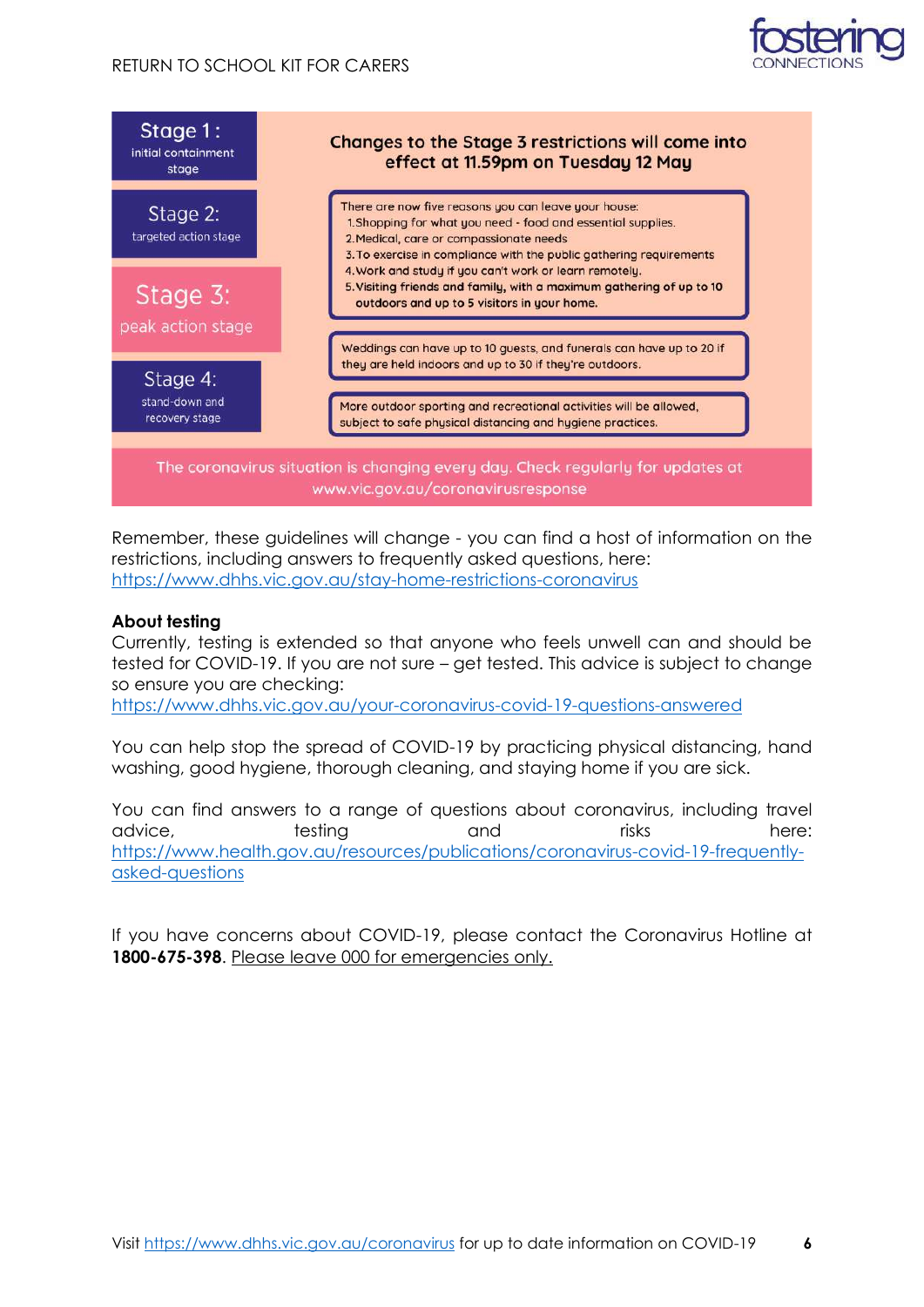

#### <span id="page-7-0"></span>**2. Supporting children and young people returning to school**

We know that transitions of any sort may be triggering or challenging particularly for children and young people who have experienced developmental trauma. In response to returning to school, children and young people may experience a range of emotions such as excitement, nervousness, fear, and concern.



#### <span id="page-7-1"></span>**What this means for carers**

- Feeling worried and uncertain may cause children and young people who have experienced developmental trauma to regress in their behaviour and become unsettled.
- Heightened emotions in response to a change in routine or transition may cause children and young people to become hypervigilant (overly alert and sensitive to their environment), but too much stress may cause them to feel overwhelmed and/or overstimulated which may lead to an unsuccessful or challenging return to school.
- Supporting children and young people in your care through the return to school requires early discussion, acknowledgement of uncertainty, and reassurance wherever possible.

#### <span id="page-7-2"></span>**Explaining the return to school**

Use age-appropriate explanations to talk about their current learning plans and what to expect. Children and young people may worry more if they aren't given any information so prepare to have a direct discussion about the return to school to reassure them, help them understand what is happening, and what they can do to help.

Remember to set the emotional tone; model calmness when talking about the return to school. Consider asking what they know about the situation and give them an opportunity to ask questions.

For more information on how to speak to children and young people about COVID-19, please visit page 6 of our Staying at Home Toolkit: <https://tinyurl.com/stayathometoolkitfostercarers>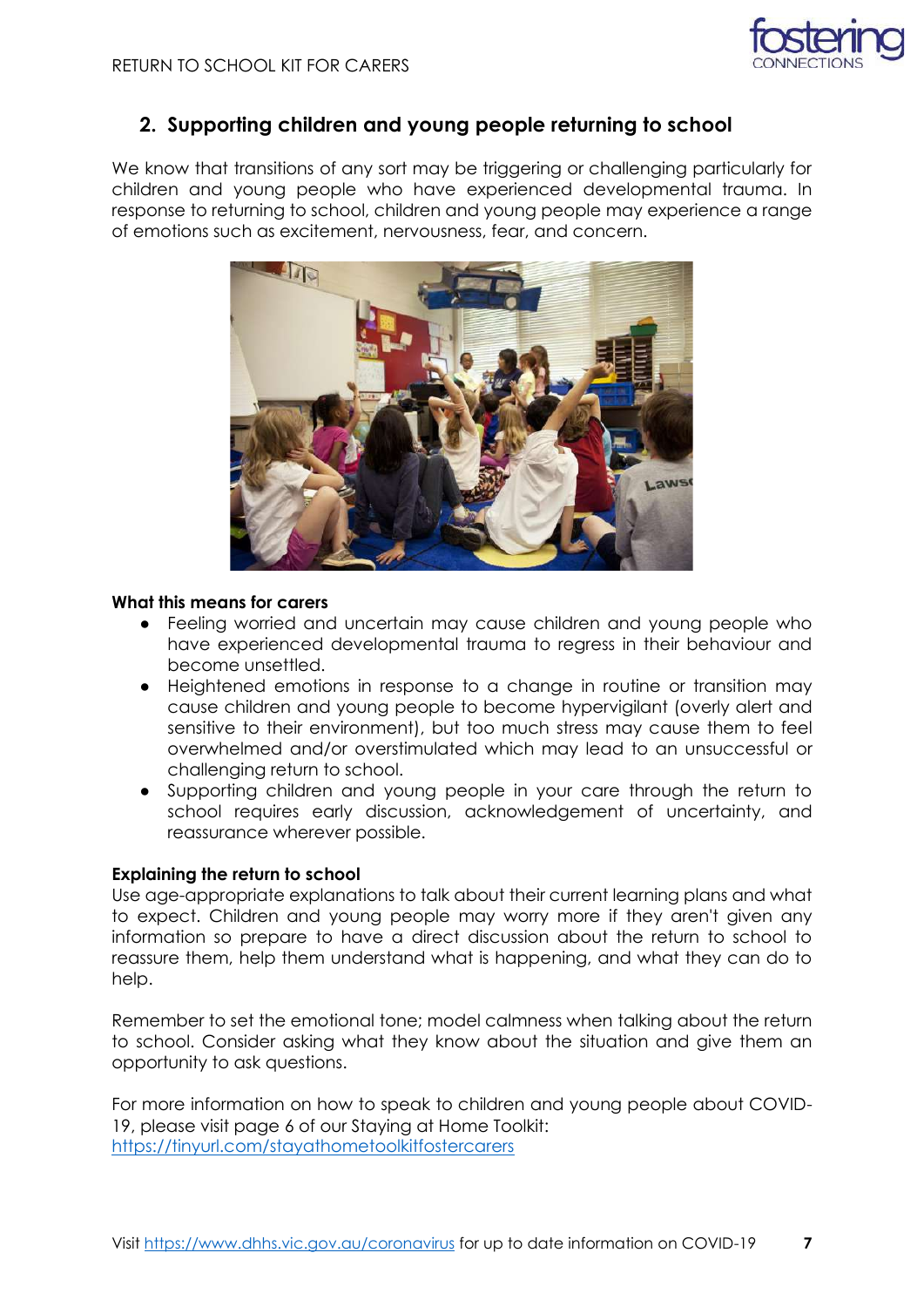

Remember, children and young people have varying needs based on their age and stage of development; see the picture below for a generalised guide.



**EARLY PRIMARY SCHOOL** 

- . Balance plans to return to school with reassurances that their schools and homes are safe
- Remind them that adults are there to help keep them healthu and to take care of them.
- · Discuss handwashing as a step in staying healthy at school and home.
- · Use language such as "adults are working hard to keep you safe."



**UPPER PRIMARY SCHOOL** 

- . They may be more vocal in asking questions about whether they truly are safe and what will happen if COVID-19 comes to their school or community.
- . They may need assistance separating reality from rumour and fantasy.
- · Discuss efforts of school and community leaders to prevent germs from spreading.



**HIGH SCHOOL** 

- They may be able to discuss COVID-19 in a more in-depth fashion and can be referred directly to appropriate sources of information.
- · Provide honest, accurate information about the current status of their schooling. Having such knowledge can help them feel a sense of control.
- Plan together what the return to school will look like.

#### <span id="page-8-0"></span>**Remember**

Be observant if there is a change in their behaviour, for example:

- Are they not enjoying activities that they did before?
- Has there been a change in appetite or sleeping?
- Are there unusual irritations or emotional responses?
- Are they expressing unusual or negative thoughts?
- Are they putting themselves in at-risk situations?

Focus on strengths and what has worked well and currently works well.

Practice emotionally connecting, before trying to 'correct' any concerns. When supporting a child or young person who has experienced developmental trauma you must try to help them feel safe before you try to manage any challenging behaviours. Consider using the PACE model (Play, Acceptance, Curiosity, and Empathy) if you ever feel stuck. This is also something your case manager can support you with. Further information on this can be found below in Section 5.

Establish a clear transition routine, just as you had established an isolation routine. Codesign the routine with the child/young person in your care as this will facilitate an open and active conversation about any concerns they have and involve them in finding solutions.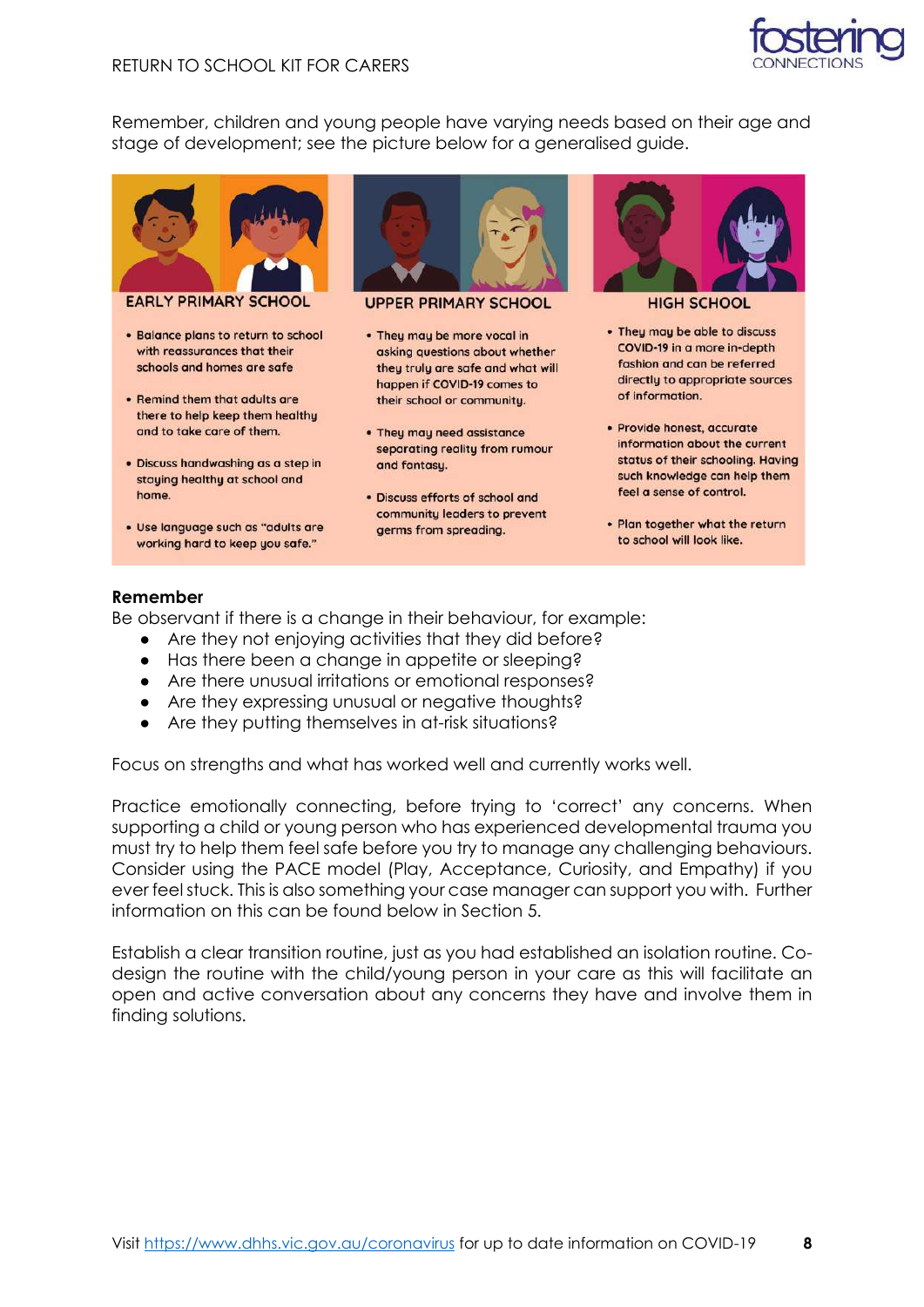

## Remember to ask children and young people questions:



#### <span id="page-9-0"></span>**Tips and suggestions**

- Considering children and young peoples' age/stage, speak openly with them and let them know you are there for them, care for them, and ask what they need from you.
- Let them know there are ways that this transition can be made easier and help them access their support network. Ask them what they need to make this transition easier, and work through ideas together.
- Help them practice self-care and model good self-care. This can include exercise, positive self-talk, relaxation techniques, encourage healthy diet and sleep, support social interaction, and include them in finding strategies to make the return to school successful.
- Check out the Return to School plan below and see if the child or young person you care for may benefit from this.

*If in doubt, always speak to your case manager and care team!*

#### **Start the conversation with the school**

If you think that a child or young person in your care is likely to have trouble, including heightened behaviours, transitioning back to on-site learning, speak to your school.

If you feel you need additional support to resolve concerns, have a look at the Supporting children and young people with learning during COVID-19 factsheet available here:

<https://www.dhhs.vic.gov.au/carers-and-children-care-coronavirus>

Check out **section 5** of this resource for more information on school refusal and dealing with heightened behaviour.

#### <span id="page-9-1"></span>**Further resources**

- For further resources on supporting a return to school, please visit: <https://headspace.org.au/friends-and-family/back-to-school-information/>
- For further resources on managing stress related to education, please visit: [https://headspace.org.au/friends-and-family/parents-guide-tips-for](https://headspace.org.au/friends-and-family/parents-guide-tips-for-managing-stress-and-problems-at-school/)[managing-stress-and-problems-at-school/](https://headspace.org.au/friends-and-family/parents-guide-tips-for-managing-stress-and-problems-at-school/)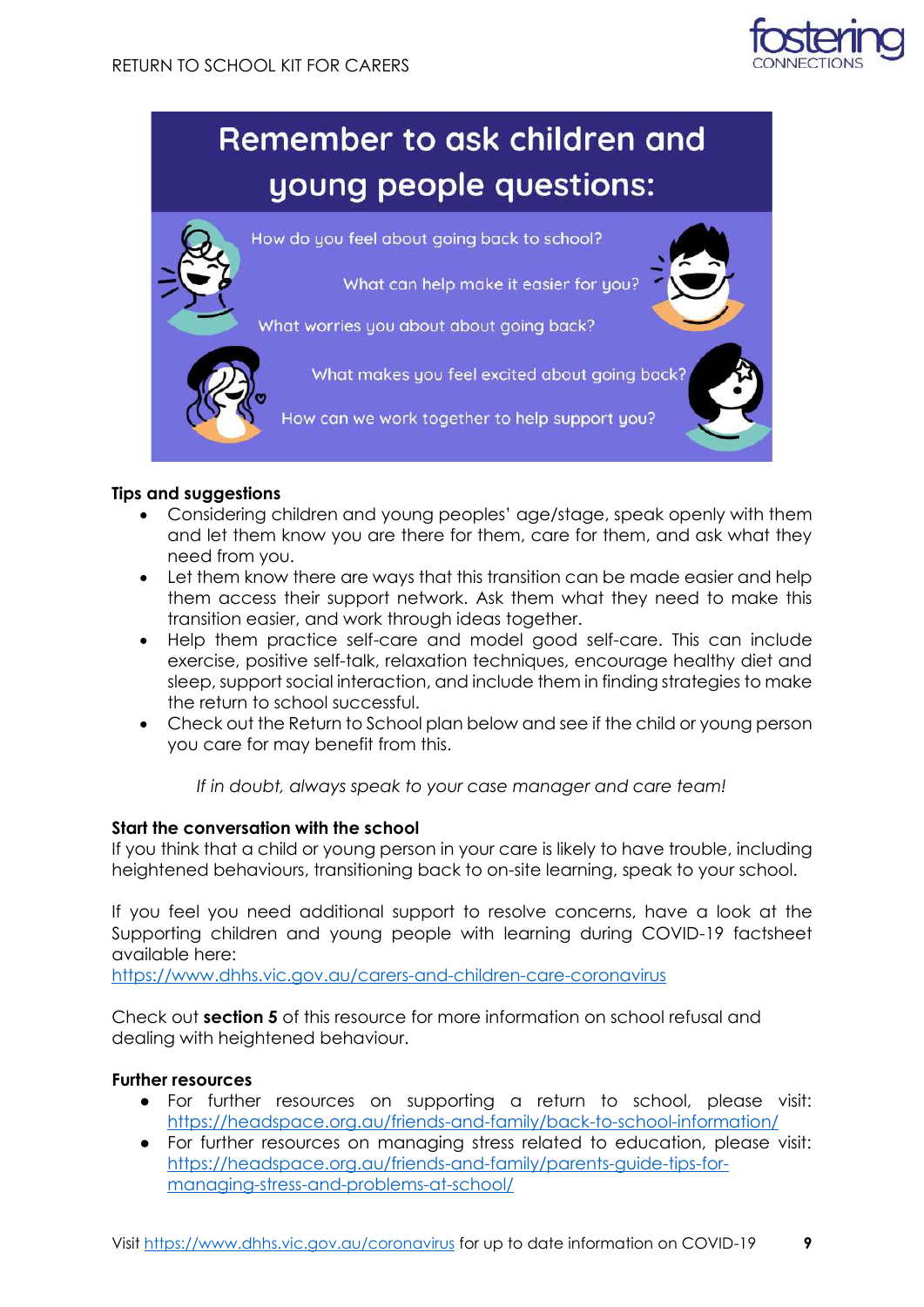

#### <span id="page-10-0"></span>**Household Return to School Plan**

#### We have:

- □ Spoken to our care team and/or case manager, and support network (if applicable)
- **p** Planned the school routine
- $\Box$  Informed the school of any issues or needs
- $\Box$  Cancelled/moved online appointments
- Ensured medications are up to date (if no, write what is still required below)
- $\Box$  Packed any devices that need to be returned to the school

Add any other details to consider below:

We are worried about: (physical distancing, hygiene, classwork, change in routine, etc.)

<u> 1989 - Johann Stoff, deutscher Stoff, der Stoff, der Stoff, der Stoff, der Stoff, der Stoff, der Stoff, der S</u>

We will be dealing with these worries by: (discuss with your agency and school what supports and ideas are available for dealing with these concerns, what can the household do to make the transition easier?)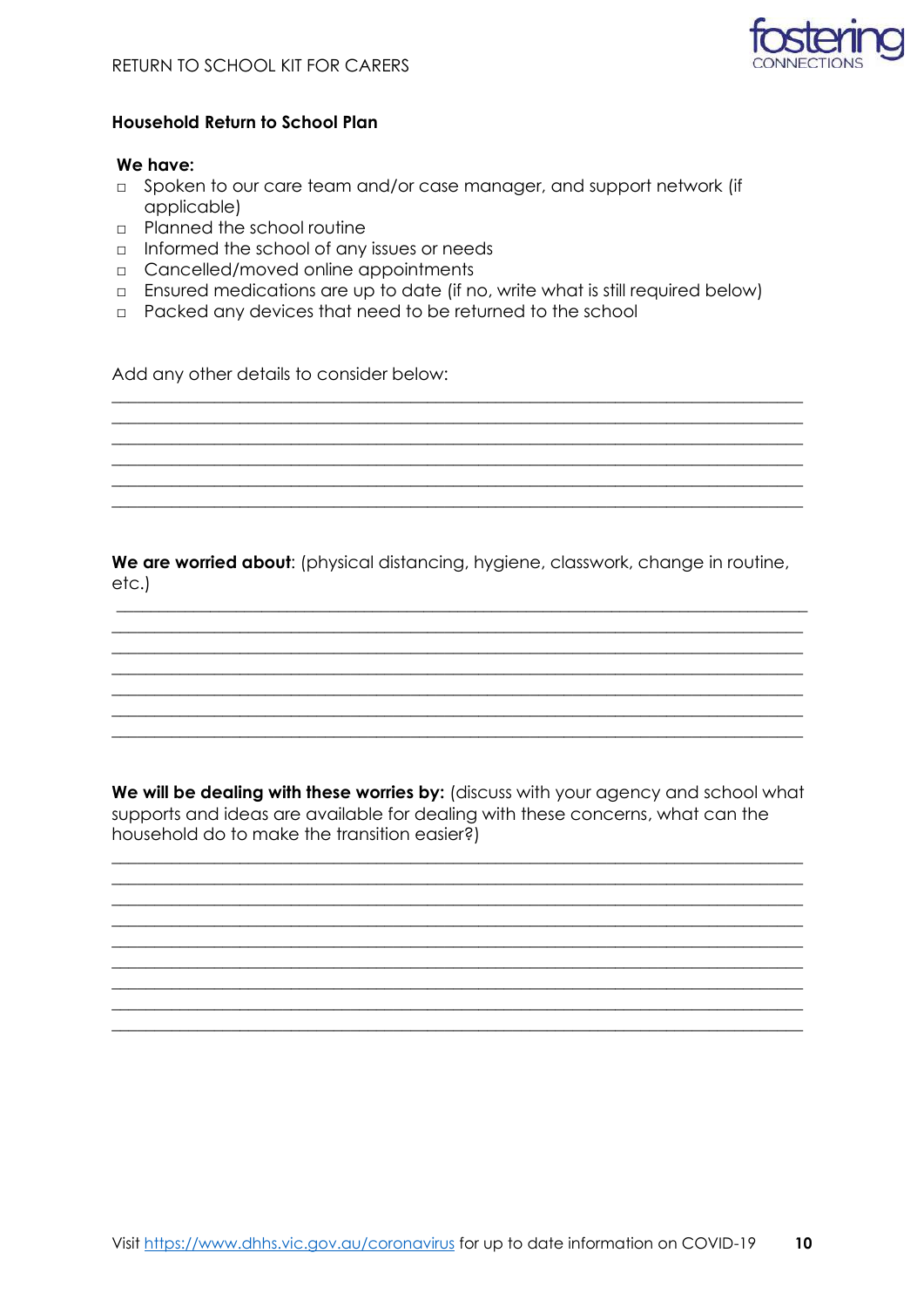

#### <span id="page-11-0"></span>**3. Getting back to the classroom safely**

It is likely that our daily lifestyles are not going to look 'normal' for quite a while. Although at the time of this resource, DET have not announced detailed plans of what the return to school will look like on a daily basis to manage COVID-19, we can predict that there will be some changes in how classrooms and recess breaks are managed.



You may have concerns about the return to school, including how it may impact your health and safety. These concerns are valid for the entire household. Although we may not know what the future holds a good option is to return to basics. Reassure your household and practice self-care.

Consider the basics of hygiene to be at the front of your household's mind. For example: hand washing regularly, coughing and sneezing into an elbow and other preventative infection control measures.

#### <span id="page-11-1"></span>**What this means for children and young people**

By being prepared and aware, we can support the children and young people returning to school so that they know what to expect and how to keep themselves safe. This will create a sense of stability, security, and control during an unusual and unpredictable environment.

Some children and young people may be anxious about getting sick, while others may struggle with maintaining hygiene standards that prevent the spread. By helping them understand, we can ease the transition throughout the changes.

#### <span id="page-11-2"></span>**What this means for carers**

Caregivers may be nervous about how a return to school for children may impact them, and their household. It is normal to feel unsettled during this period. There may be concerns about infection control, seeing others and the child or young person's well-being, and how the change will impact your entire household. If you have any concerns that you do not feel comfortable addressing with your support network or case manager, please consider contacting your support body for further support (see the further resources section on page 12).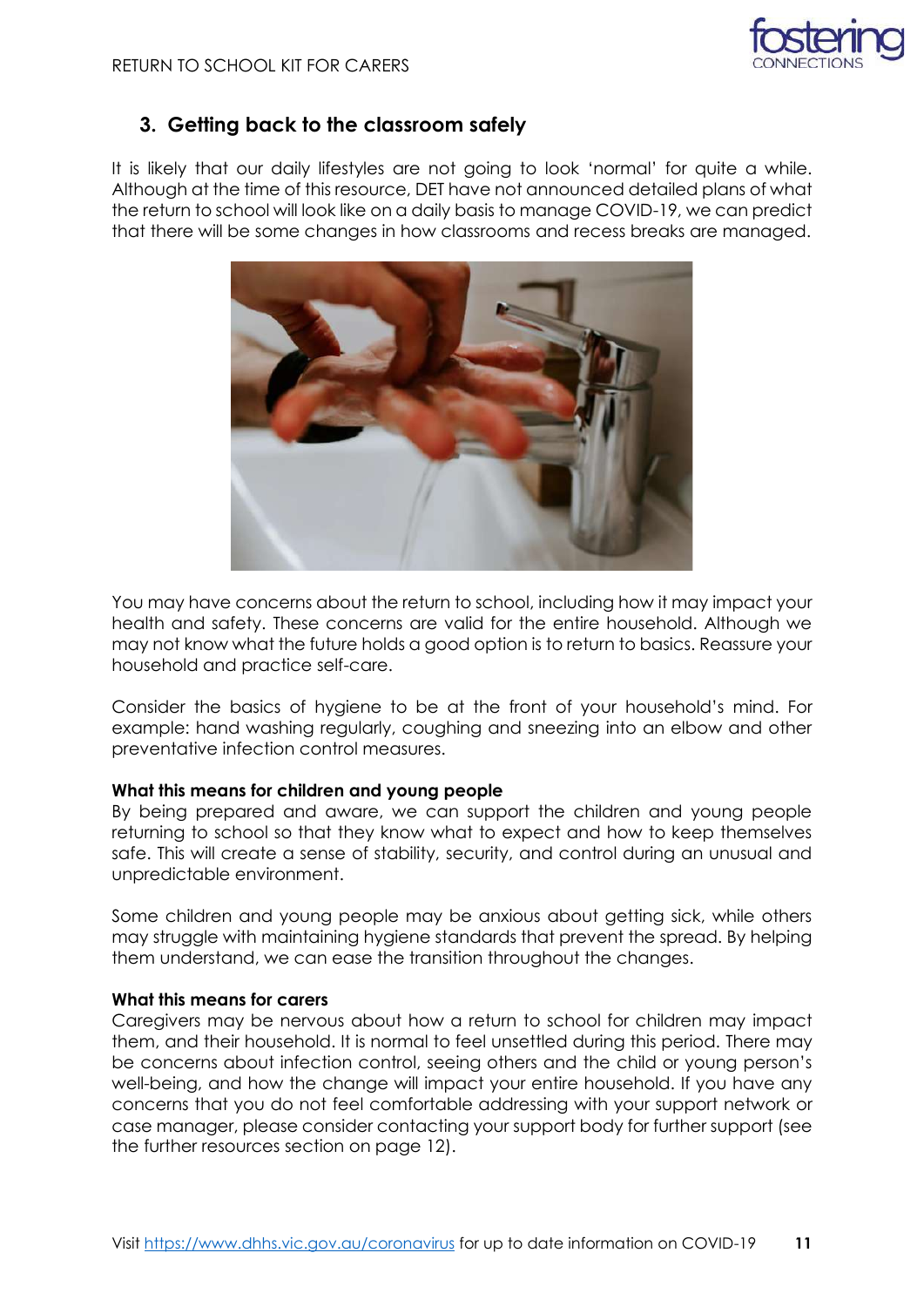

Additionally, consider accessing an Employee Assistance Program (EAP) for confidential counselling and support via your support agency if available.

#### <span id="page-12-0"></span>**Some practical ideas**

Consider and plan what the major changes will be – have open conversations about the current rules and why we cannot do things how we used to do them. Some things will feel the same for them, others will be new and unusual.

Have age/stage appropriate conversations about what things will look like soon – Will you still be working from home? What hygiene practices need to remain or increase? Will they be returning to sports or recreational activities?

#### <span id="page-12-1"></span>**Tips and suggestions**

- If you haven't already, start a routine of consistent handwashing when returning to the home or visiting friends/family, and teach the child/young person in your care how to use hand sanitiser when they are out of the home.
- Have conversations about being honest and upfront if they feel sick so that you can keep them and others safe.
- Let them know that the adults in their life are making sure they are looked after, and that the rules are in place to keep them, and the community safe.
- Do not be afraid to ask for help! These are strange times, and we are all in this together.

**If you think a child or young person may benefit from using it as a visual plan for their school return, check out the worksheet on p 13.**

#### <span id="page-12-2"></span>**Further resources**

If you are a foster carer, please consider contacting the Foster Care Association (FCAV) at<https://www.fcav.org.au/>

If you are a permanent carer, please consider contacting Permanent Care and Adoptive Families (PCAF) at<http://www.pcafamilies.org.au/>

If you are a kinship carer, please consider contacting Kinship Carers Victoria (KCV) at<http://kinshipcarersvictoria.org/>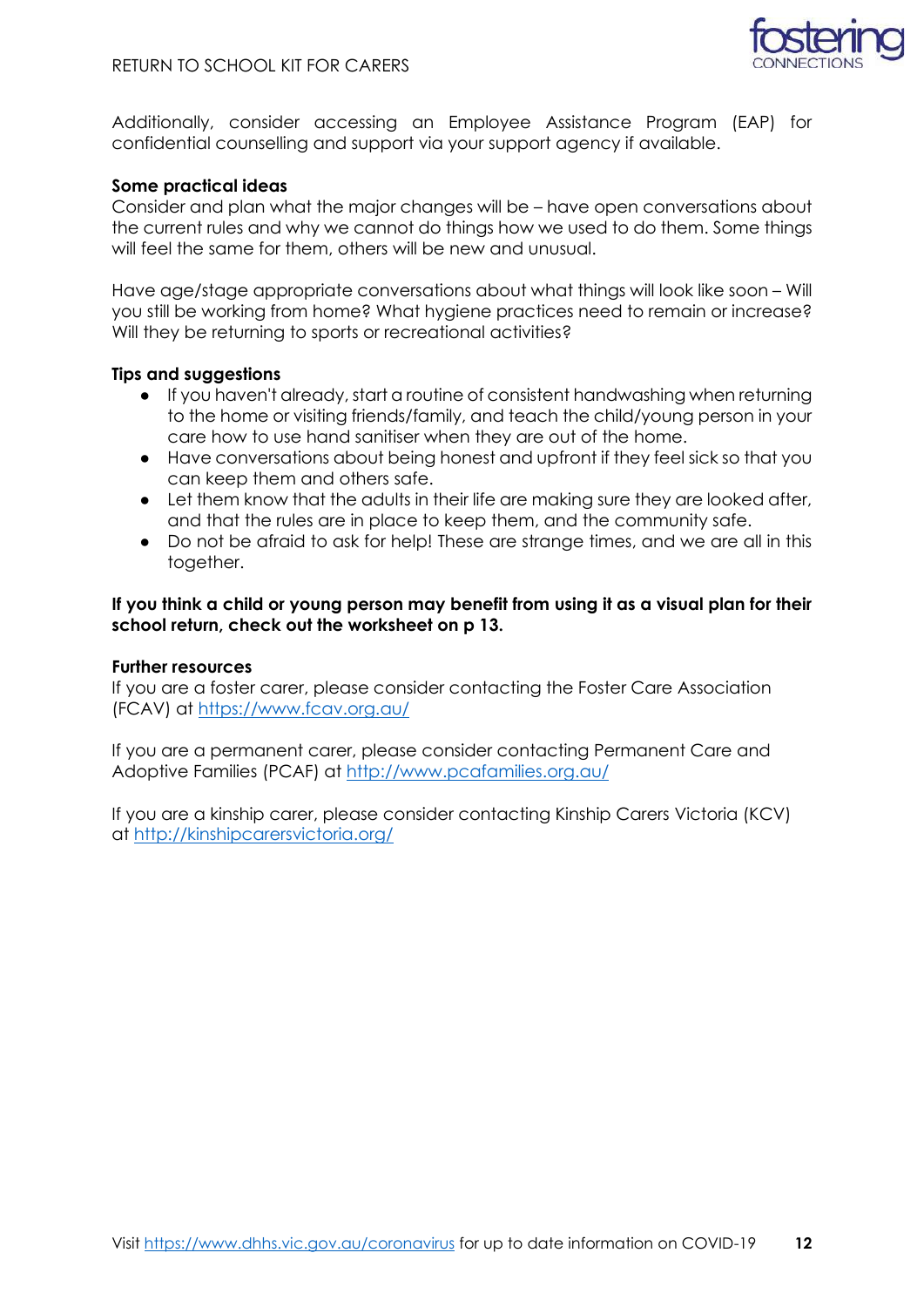## Going back to school after COVID-19

We have been staying at home to help fight COVID-19. Something I liked about staying at home was...

Soon I will be going back to my school. I am very excited to get back to school so I can...

I go back to school on a

\_\_\_\_\_\_\_\_\_\_\_\_\_\_\_

When I think about going back to school I feel

I will go back for  $\frac{1}{2}$ days a week

**When I go back to school it will be different than before.**

When I arrive at school I will say goodbye to \_\_\_\_\_\_\_\_\_\_\_\_\_\_\_ at the gate.



At school we will all be washing our hands a lot more.

I will give other people space while we are talking and playing.



I will also be sneezing into my elbow.

I will try to only touch my things.

I have not seen my friends in a while. When I go back to school it may be noisy. If this happens I will...

If I feel unsure I will make sure to ask my teacher...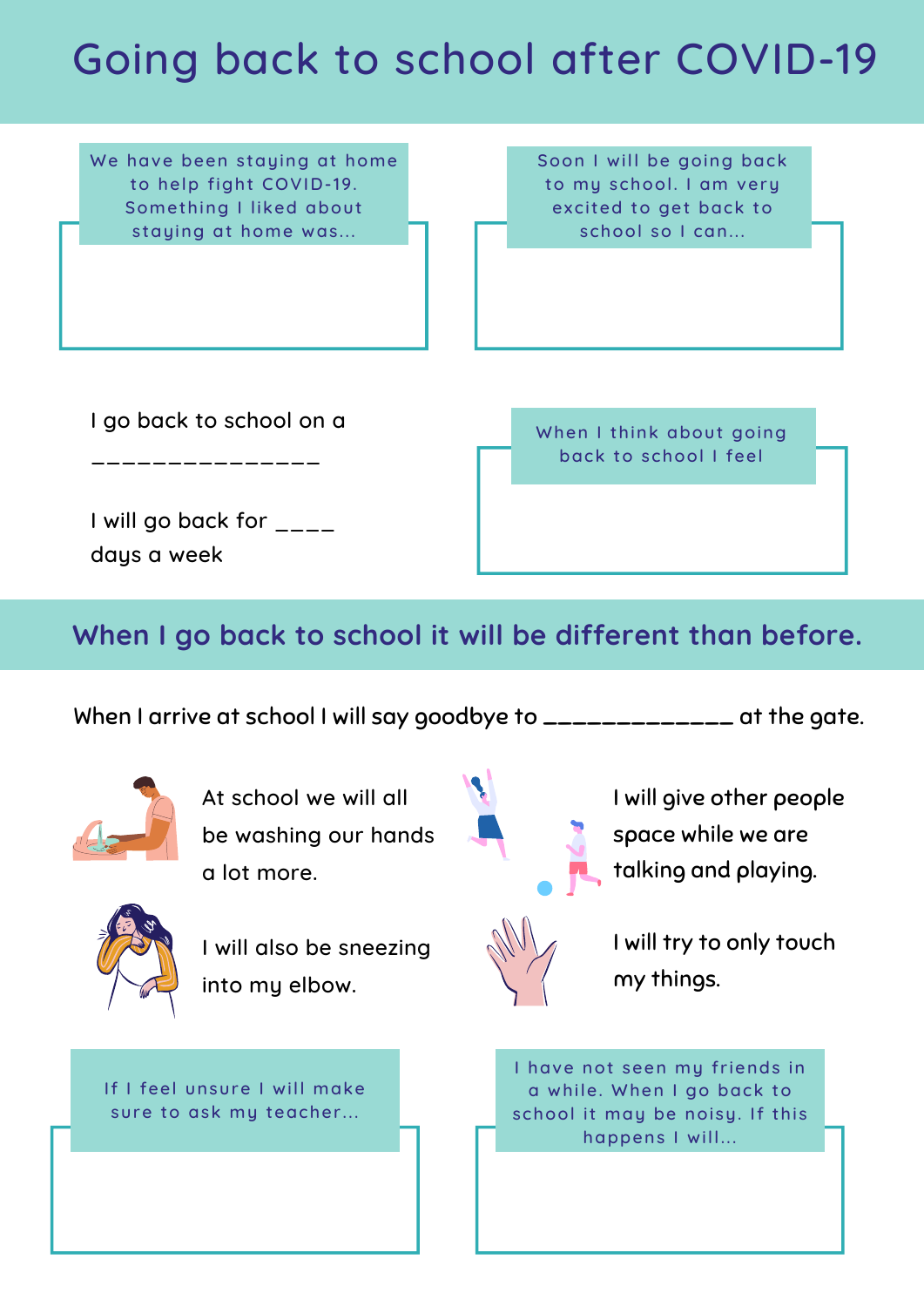#### **4. If a child is still attending school**

The children or young people in your care may have already been attending school for the last few weeks during the COVID-19 shut down. However, this would have been structured as a remote learning arrangement within the school setting as opposed to the active learning environment they had been in prior to the pandemic.



#### **Impact of school returns**

As schools move towards full student attendance and active learning, the children and young people in your care will still experience a transition to a different routine and environment as they may have spent the last few weeks engaged in self-directed learning activities with little peer contact and engagement.

As discussed above, this may be unsettling, and they may need your support to put them at ease and encourage a smooth transition. This will ensure that they feel safe and secure in the school and home environment.

#### **Some practical ideas**

As information is released, discuss any new practices they can expect at school.

There may be new processes for infection control, confirm with the school what the information is and who the child or young person in your care can contact if they have any questions.

Communicate with your school and the care team. Let them know if your child has been sick recently or is sick. If your child tests positive to COVID-19, let the school know so they can communicate with and get guidance from local health authorities.

Once again, ask for help! Talk to your school nurse, school psychologist, school counsellor or school social worker if your child is having difficulties because of anxiety or stress related to COVID-19. They can give guidance and support to your child at school.

*Make sure to follow all instructions from your school.*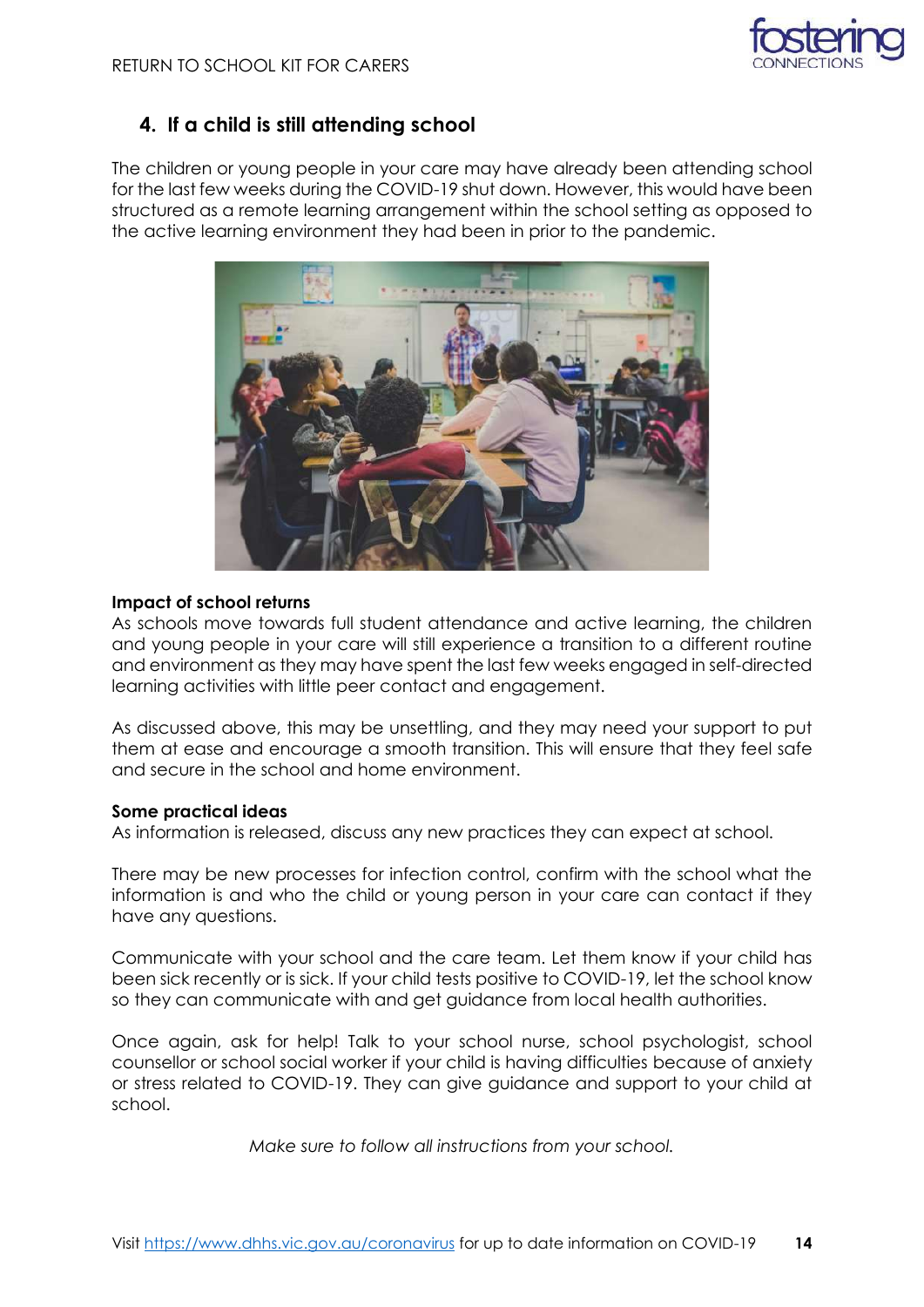

#### **Tips and suggestions**

- First and foremost, give yourself a break! It can be confusing and overwhelming when information is changing every day, and things are never going to be perfect. Focus on what works for your household.
- Reach out to your support network for ideas about what has worked well for them and if there is anything they can do to help ease things in the household during these periods of transition.
- Remember to include the child or young person in your care in conversations about changes to restrictions and how that will impact routines at school. This will help them feel in control and informed. Do this in an age appropriate way. For information on how to speak to children about COVID-19 please visit the Staying at Home Toolkit for Foster Carers:

https://tinyurl.com/stayathometoolkitfostercarers

#### **Further resources**

● For more information please visit DHHS: <https://www.dhhs.vic.gov.au/carers-and-children-care-coronavirus>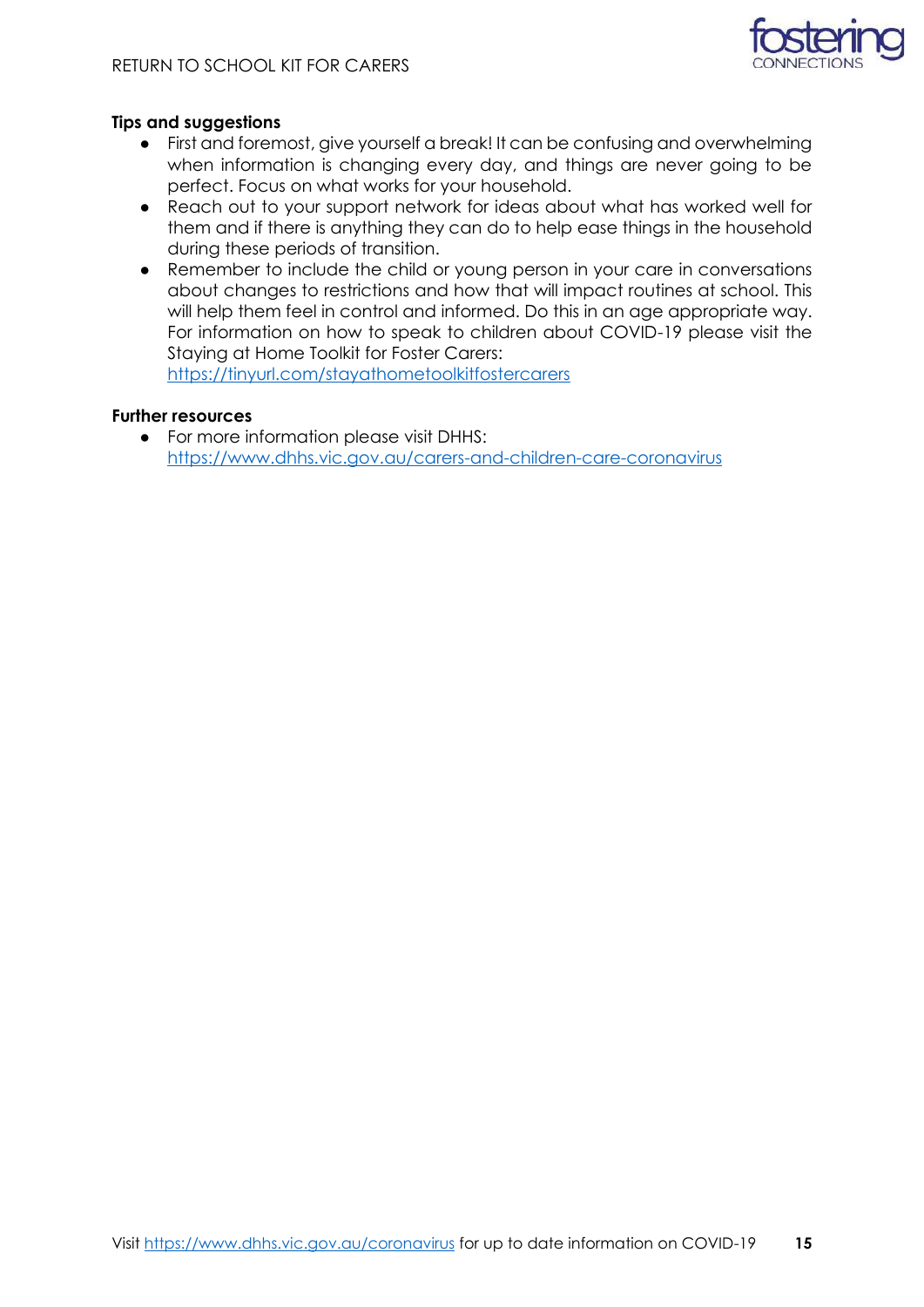

#### **5. School refusal and heightened behaviours**

School refusal is often connected to anxiety about the child or young person's environment or circumstance. It is an emotional issue that needs an empathetic response.



Education may be a complex space for children and young people in OoHC, especially following a disruption in their environment such as the one caused by COVID-19.

Some children in OOHC may already have difficulties engaging in the school setting whether it be in academic or social situations; it is okay to seek help for this. Long absences from education are known to make returning more of a challenge.

*Long-term disengagement from education can have lifelong consequences for a child or young person's mental health, self-esteem, emotional and social needs, and future education and occupational goals.*

#### **Reasons for school refusal**

School refusal is unique for each child and young person. Trying to understand the reason behind it will support a solution. Common causes of school refusal may relate to (but are not limited to):

- Anxiety about their circumstance and separation from family
- Worry about social interactions at school, especially after a pro-longed break or if there have been historic issues such as bullying or conflict.
- Changes in their education environment; even natural transitions such as changing grade levels, programs, or having a new teacher.
- Anxiety about academic performance and pressure, and/or if they have a learning disability
- Disruption in routine or the home environment (changes in placement, changes in family contact, etc).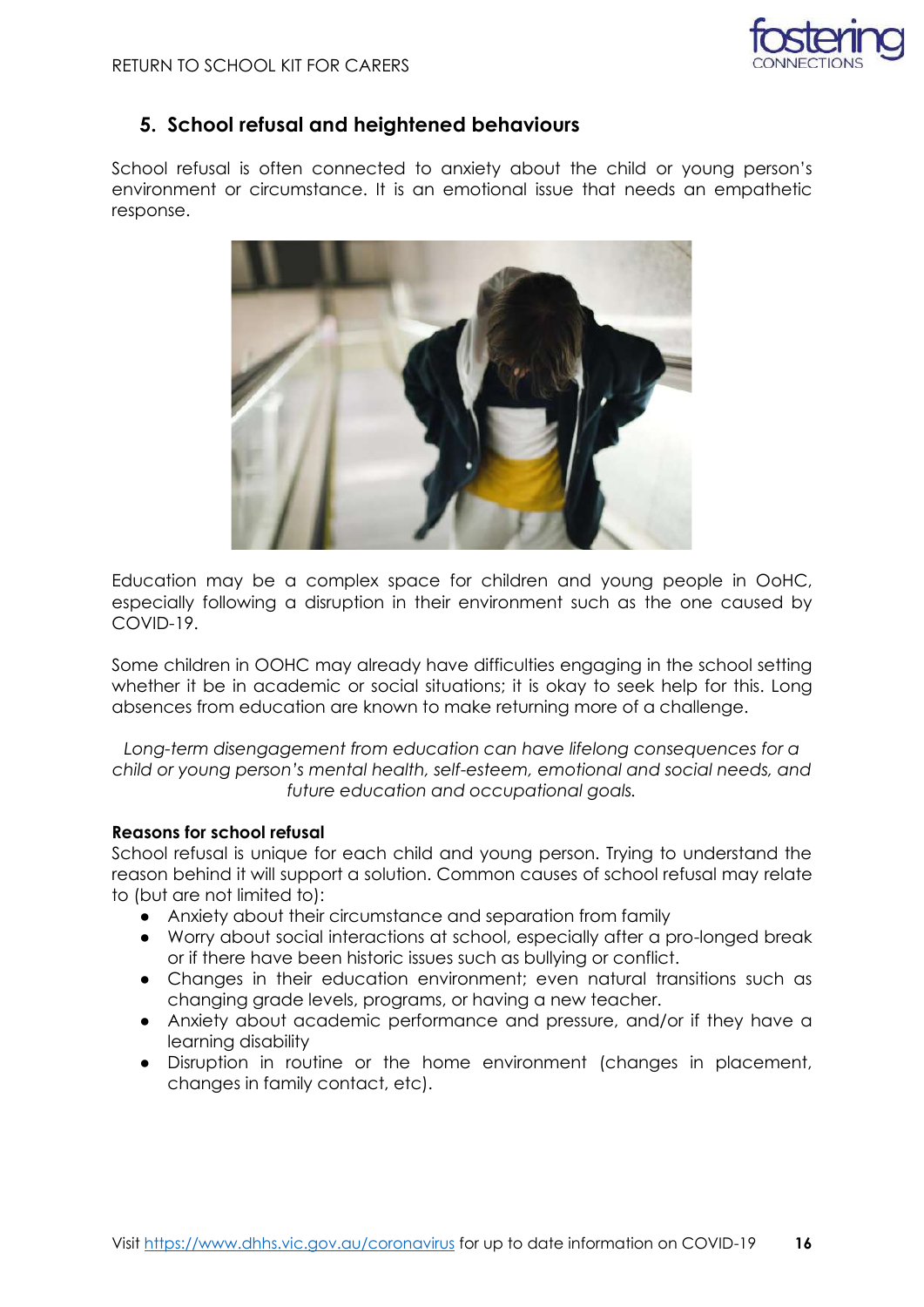



*School refusal can be frustrating, stressful, and upsetting for carers and young people alike. This is likely to be heightened because of the pandemic.* 

#### **Some practical Ideas**

Be aware of what and how school refusal presents in the child/young person in you care, and how you can support them to have a smooth transition back to school.

It is important to address school refusal early. Model problem solving at home, and effective communication to help ensure the child or young person to do the same.

When both yourself and the child or young person are settled, have an empathetic conversation about their views about going back to school or their worries around school.

#### **Supporting behaviours and emotions**

If you noticed that your child or young person is showing signs of unsettled or disruptive behaviour about the return to school, consider the Behaviour Iceberg. Consider the function of the behaviours – some children and young people may engage in selfsoothing behaviours such as rocking, masturbation, overeating, sucking fingers, food hoarding, or self-harm when stressed or triggered. Think of behaviour as a language that is meant to communicate the child or young person's needs.

The reason it is important to support a child or young person to be calm when having difficult conversations or making decisions is that when a child or young person is stressed or heightened, their brain stops thinking rationally. This happens to all of us! This is called "Fight, Flight, Freeze" and can be managed by emotionally connecting with the child or young person.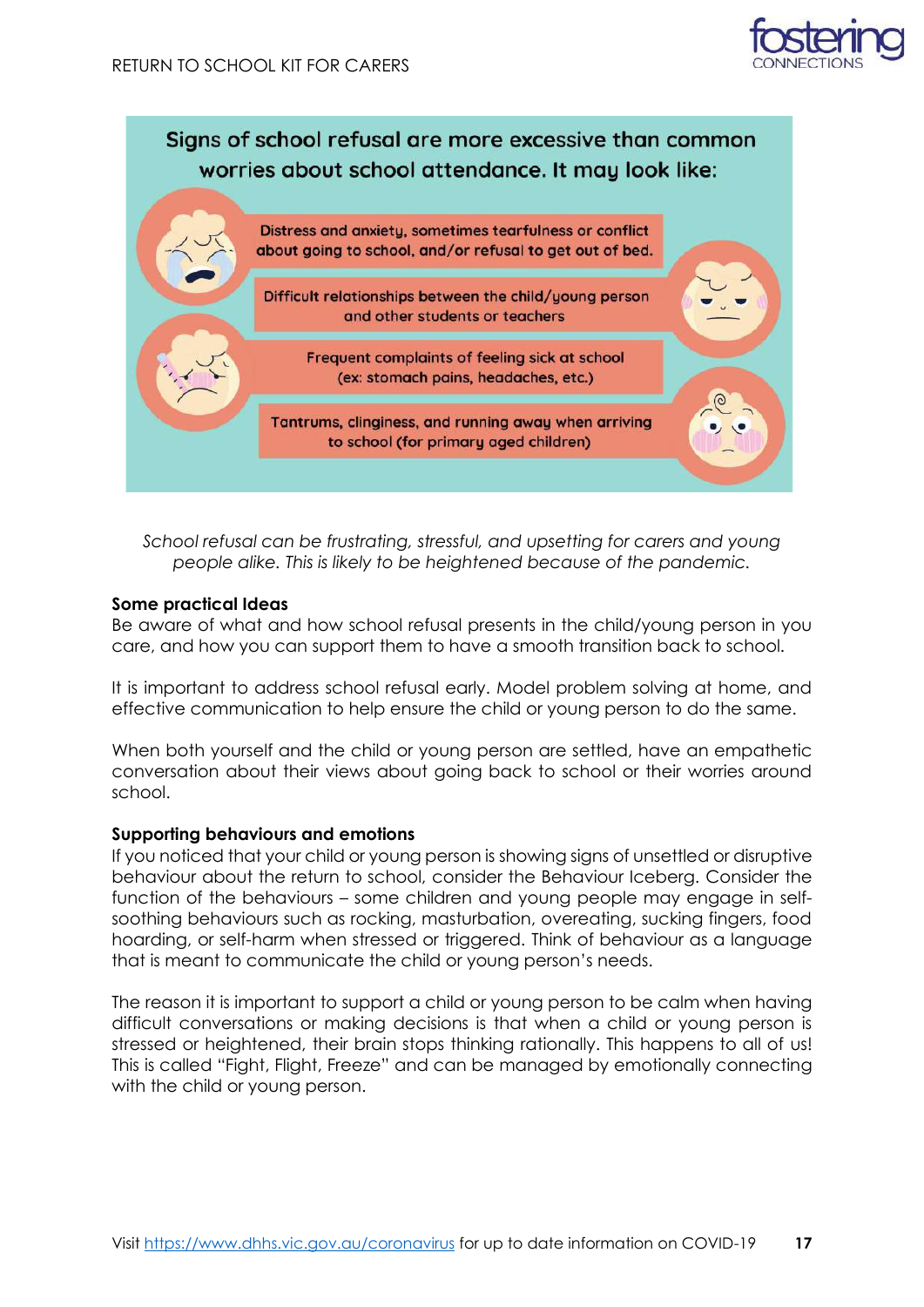



Another tool to help calm a child, young person, or even yourself is "Name it to tame it". When you name a behaviour, and become aware of how you are feeling, you naturally regulate it. You can find more about this if you research Dr Daniel Siegel and Dr. Daniel Hughes.

Another tool to re-direct behaviour is the PACE Model by Dr. Daniel Hughes. This uses interactions based on playfulness, acceptance, curiosity, and empathy to help children and young people emotionally regulate. Speak with your support network about how the PACE model can fit into your household.

This video by Sarah Naish is a wonderful resource for caregivers to consider: [https://www.youtube.com/watch?v=Y](https://www.youtube.com/watch?v=Y-oWUZNhEXo)[oWUZNhEXo](https://www.youtube.com/watch?v=Y-oWUZNhEXo)



#### **Helping children understand their emotions**

Behaviour management strategies evolve, and change based on the function of the behaviour and the needs of the child. If there are behaviours that often resurface for a child or young person in your care, discuss them with your case manager and care team to plan to manage them. During a time of transition, you may see a "regression" in behaviour, where old behaviours resurface because the child or young person is unsettled.

A change in routine such as a return to school may result in a regression in behaviours.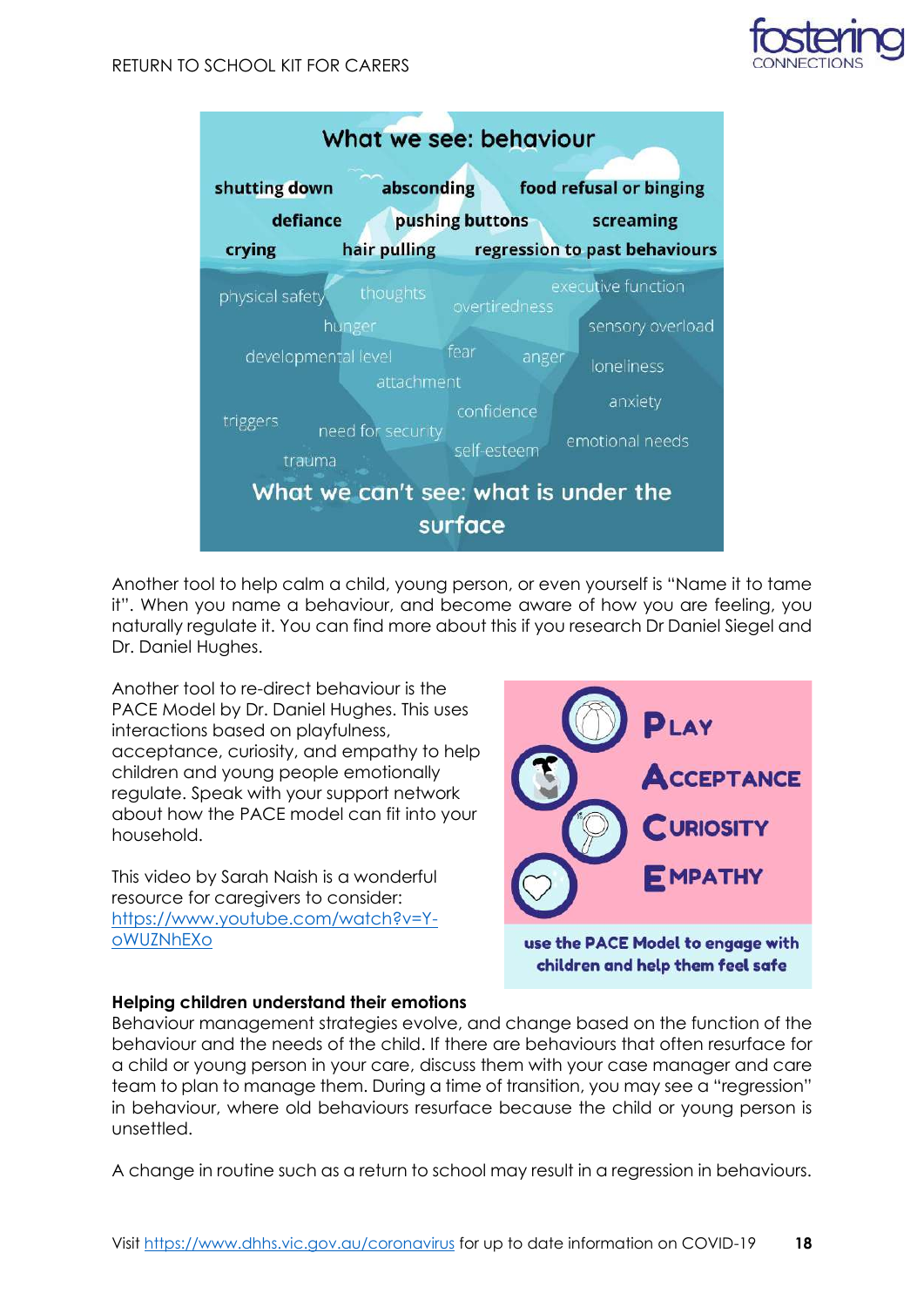

You can help children or young people understand their emotions and behaviours with Dan Siegel's Hand Brain Model and explaining 'flipping your lid'. When someone 'flips their lid' their thinking brain is no longer in control, until their emotions can calm and regulate. The Hand Brain model is a great way for carers to understand, and explain to children and young people what is happening when we 'flip our lid'.

You can watch Dr Dan Seigel explaining the model here: <https://www.youtube.com/watch?v=gm9CIJ74Oxw>

When our brain is working efficiently both the upper and mid brain are communicating effectively. Information comes in and is processed logically. Sometimes too much information is coming in and the upper brain disconnects. We then "Flip our lid" and cannot acess the functions provided by the upper brain.

The upper brain is the "thinking" brain. It is accessed for logic, socialising, and reasoning. The lower brain is the survival part of the brain. It is the fight or flight mode of the brain. When you 'flip your lid' – the upper and lower brain are no longer communicating. Logic no longer influcences emotions. This is a handy tool to use at home and at school.

### The hand model of the brain

Daniel J. Siegel, Mindsight (Melbourne: Scribe, 2010), p.15



Everyone 'flips their lid' from time to time. By understanding **how** and **when** it happens, we can learn to control when we feel we might '**flip our lids'**.

For more information you may also wish to look at Chapter 10 – Dealing with Heightened Behaviours at the Staying at Home Toolkit for Foster Carers: <https://tinyurl.com/stayathometoolkitfostercarers>

Plan with the care team if you are concerned about school refusal and consider how to support this moving forward. The school and care team may identify if you require additional professional support such as an external education support program, working with the Student Support Group (SSG), having an Education Needs Assessment, changing their Individual Education Plan (IEP), or referring to a service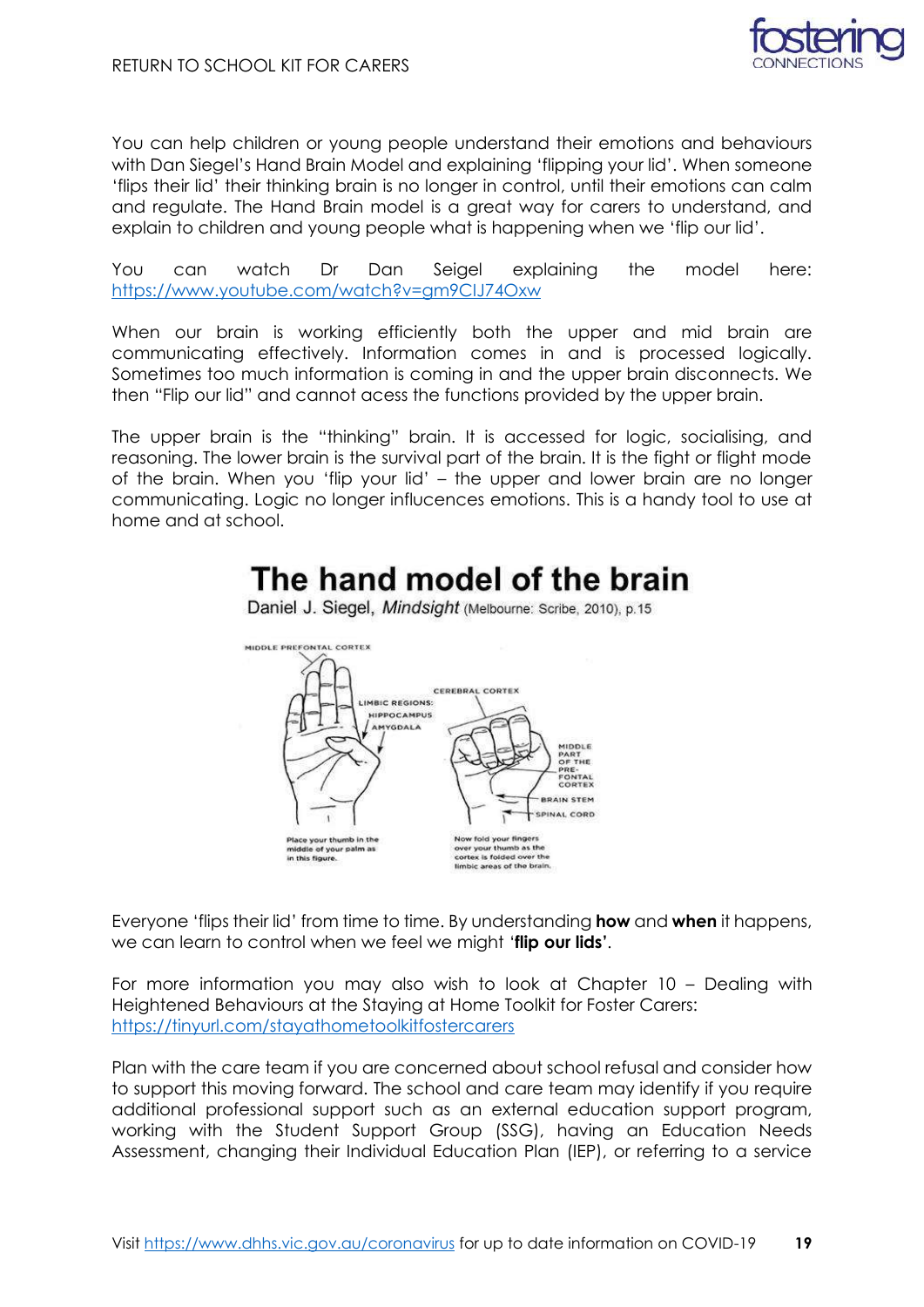

such as the LOOKOUT program. More information on support programs can be found in **Section 6**.





#### **Tips and suggestions**

- When speaking to the child or young person, always start with ensuring they feel safe and supported. Reassure them that you want to help them, and that they will not be in trouble.
- Highlight their strengths and what has worked well in the past.
- Consider relaxation techniques such as breathing exercises.
- Create a plan together to manage what their worries might be; ensuring they feel heard, accepted, and included will empower them to move forward.
- Maintain boundaries in the home such as reduced screen time so that disengaging in school is less appealing (ex: no video games during school hours).
- Self-care! School refusal is highly complex and tricky. Ensure you are nourishing yourself and getting the help you need from your network of support.

#### **Further resources**

Be You - a collaborative initiative to support the mental health of children and young people in educational settings. It has resources available for caregivers and educators which also includes specific COVID-19 information. <https://beyou.edu.au/>

<https://beyou.edu.au/fact-sheets/development>

Headspace have a wonderful resource on Understanding School Refusal: <https://headspace.org.au/friends-and-family/understanding-school-refusal/>

The Conversation shared an article on how to speak to children about school refusal: [https://theconversation.com/so-your-child-refuses-to-go-to-school-heres-how-to](https://theconversation.com/so-your-child-refuses-to-go-to-school-heres-how-to-respond-98935)[respond-98935](https://theconversation.com/so-your-child-refuses-to-go-to-school-heres-how-to-respond-98935)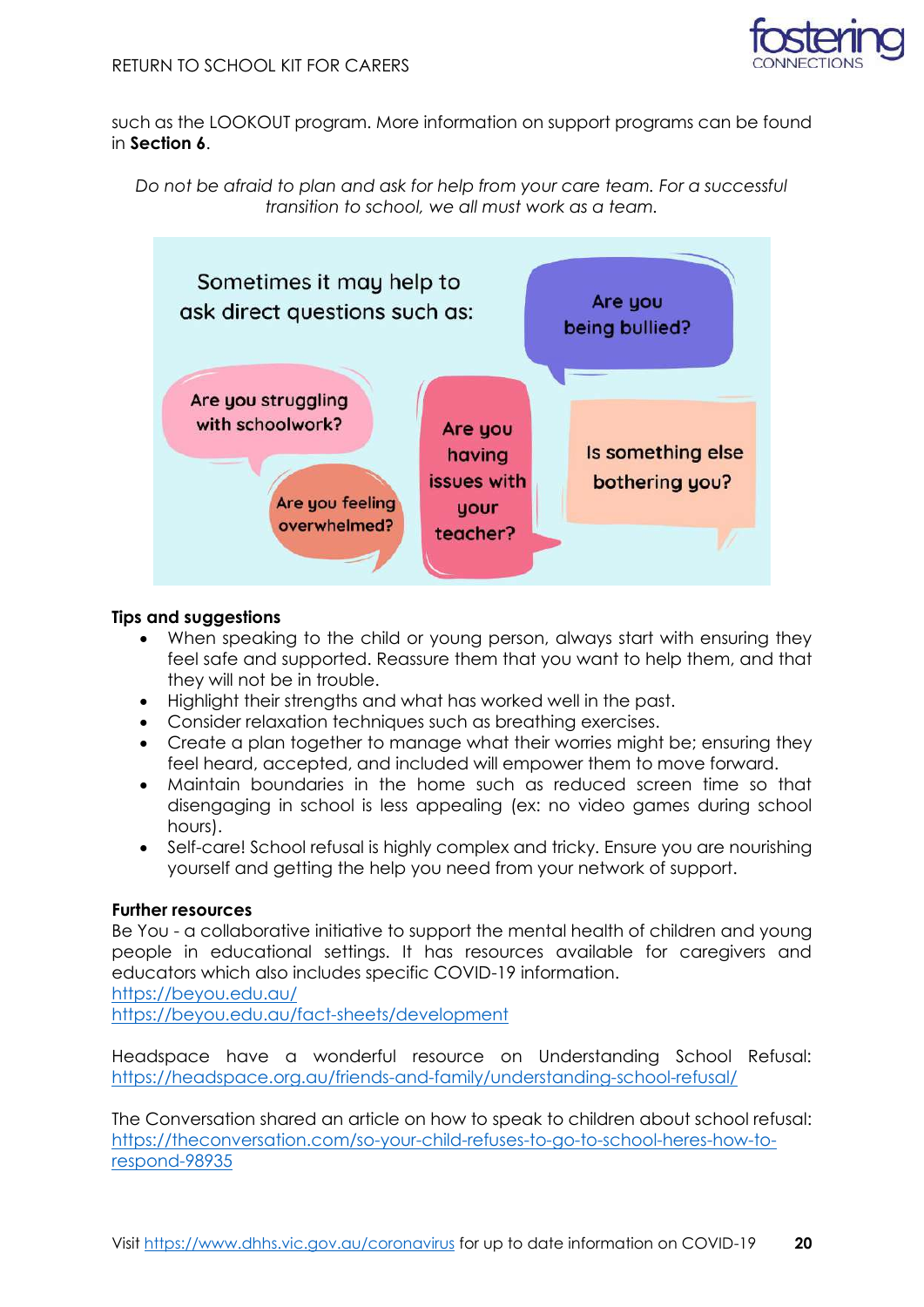

#### **6. Additional supports for children and young people, and carers**

In addition to the supports above, a range of resources are available to support children and young people with complex needs throughout this time.



#### **Learning support for students in OOHC**

The OOHC Education Commitment: Partnering Agreement requires schools, child protection practitioners, and case workers to support children at school. This ensures that everyone is working together as a team to support the child or young person's individualised education needs.

This includes appointing a mentor, assigning a student support group, developing an IEP, developing an educational needs analysis, and nominating a designated teacher. For information on the OOHC Education Commitment, please visit this link. [https://www.education.vic.gov.au/school/teachers/health/Pages/oohcpartneragre](https://www.education.vic.gov.au/school/teachers/health/Pages/oohcpartneragreement.aspx) [ement.aspx](https://www.education.vic.gov.au/school/teachers/health/Pages/oohcpartneragreement.aspx)

#### **The LOOKOUT Education and Support Centres**

LOOKOUT centres are designed to boost the capacity of schools, carers, child protection practitioners and OOHC services to improve educational outcomes for children and young people living in OOHC. Carers are encouraged to contact the student's school and ask to speak to the Designated Teacher. The designated teacher has a key role in supporting students in OOHC to make a smooth transition into school.

<https://www.education.vic.gov.au/about/programs/Pages/lookout.aspx>

#### **Navigator**

The Navigator case management program works to support disengaged young people aged 12-17 to return to education and learning. If the child or young person in your care has attended less than 30% of their previous school term, they may be eligible for this program if it is in their area. For more information on the Navigator program, please visit:

[https://www.education.vic.gov.au/school/teachers/behaviour/engagement/Pages](https://www.education.vic.gov.au/school/teachers/behaviour/engagement/Pages/navigator.aspx) [/navigator.aspx](https://www.education.vic.gov.au/school/teachers/behaviour/engagement/Pages/navigator.aspx)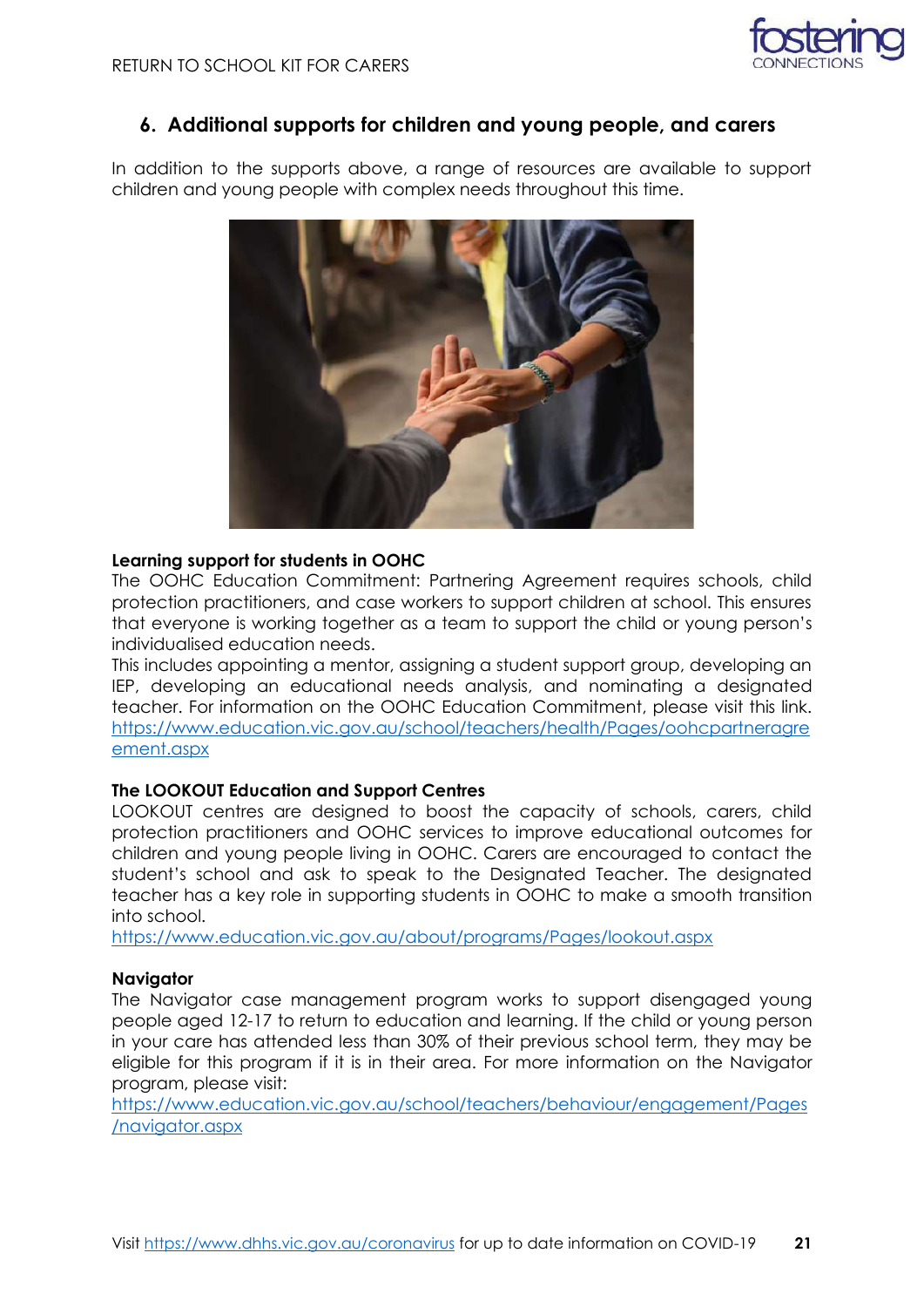

#### **Learning support for students with complex needs**

For more information about how you can support learning at home for children with a disability or additional needs visit [https://www.education.vic.gov.au/parents/learning/Pages/home-learning](https://www.education.vic.gov.au/parents/learning/Pages/home-learning-supporting-child.aspx)[supporting-child.aspx.](https://www.education.vic.gov.au/parents/learning/Pages/home-learning-supporting-child.aspx)

For information on understanding learning difficulties please visit: <https://uldforparents.com/>

In addition to information on intervention programs, the guide also provides a list of recommended apps for children and young people with learning difficulties: <https://uldforparents.com/further-reading/appendix-5-recommended-apps-list/>

#### **Disability support**

There is additional funding available to support Victorians and their families who have a disability during COVID-19. You can find information about [extra supports for](https://www.dhhs.vic.gov.au/information-community-services-coronavirus-disease-covid-19)  [Victorians with a disability here](https://www.dhhs.vic.gov.au/information-community-services-coronavirus-disease-covid-19). [https://www.dhhs.vic.gov.au/information](https://www.dhhs.vic.gov.au/information-community-services-coronavirus-disease-covid-19)[community-services-coronavirus-disease-covid-19](https://www.dhhs.vic.gov.au/information-community-services-coronavirus-disease-covid-19)

The NDIA has also made changes to better support participants and their families during the COVID-19 pandemic. The two most important changes are:

- NDIS plans can be extended for up to 24 months so there is no need for a plan review
- There is now more flexibility with how the Core Supports and Capacity Building budgets within plans are used. If required, funds can be moved from Capacity Building to Core Support budgets to allow for the purchase of additional dayto-day supports such as a support worker to assist your child to achieve their goals. This needs to be undertaken in consultation with one of the new NDIA special planners.

Special teams of planners in the NDIA are available to help make urgent changes to plans. Call your Support Coordinator or call the NDIA on 1800 800 110 if you are concerned that your child, or a child in your care, has support needs that are not being met.

The NDIS is providing more flexibility to use existing NDIS funding to purchase assistive technology items such as electronic devices, data plans and fitness equipment, see more here:

[https://www.ndis.gov.au/participants/home-equipment-and-supports/assistive](https://www.ndis.gov.au/participants/home-equipment-and-supports/assistive-technology-explained)[technology-explained](https://www.ndis.gov.au/participants/home-equipment-and-supports/assistive-technology-explained)

Information about the use of plan funding and arrangements during the COVID-19 pandemic is also available here: [https://www.ndis.gov.au/coronavirus/participants](https://www.ndis.gov.au/coronavirus/participants-coronavirus-covid-19)[coronavirus-covid-19](https://www.ndis.gov.au/coronavirus/participants-coronavirus-covid-19)

A national disability information helpline has been established to provide information and referrals for people with a disability who need help because of COVID-19. The free number is 1800 643 787.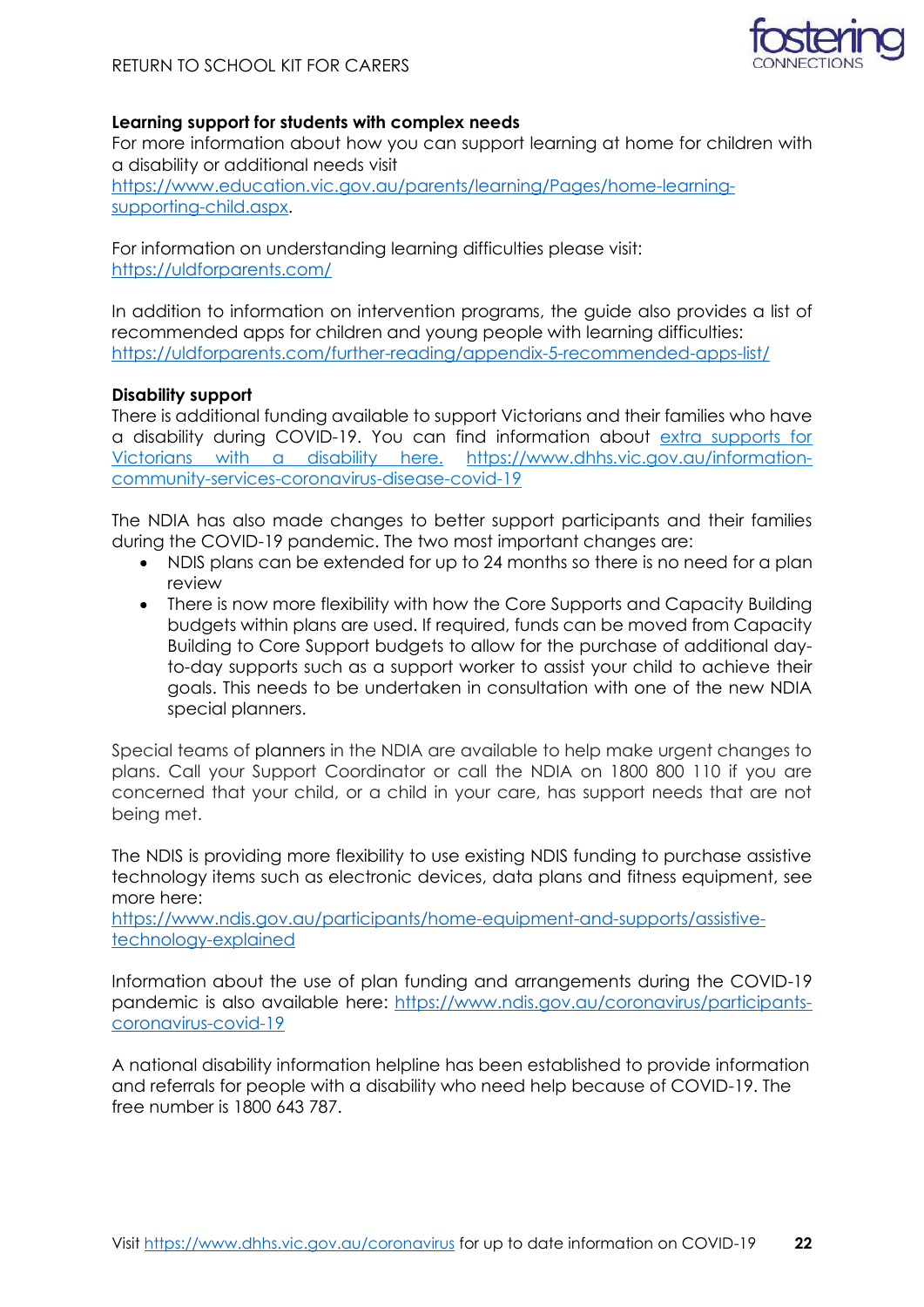

The NDIS Commission website provides information for NDIS participants about what they can expect from the NDIS. Also found at:

<https://www.ndiscommission.gov.au/participants/covid-19-people-disability> There are some organisations that advocate for the needs of children and young people with a disability and more information about COVID-19 related supports can be found on their websites. These include:

- Association for Children with a Disability:<https://www.acd.org.au/>
- Youth Disability Advocacy Service: https://www.yacvic.org.au/ydas
- Amaze:<https://www.amaze.org.au/>

#### **Support for carers of children and young people with a disability**

The *Victorian Support for Carers Program* provides respite, other services and supports for Victorian carers who are caring for someone with care needs such as a mental illness, chronic illness, disability (including young carers – under 25 years). It provides one-off or short-term supports for carers including, goods and equipment, that can add to other services or fill service gaps. Carers may be eligible for Support for Carer Program supports and services even if they are eligible for or accessing other services and programs such as NDIS. To find your local Support for Carers Program provider, phone Carers Victoria Advisory Line on 1800 514 845 or visit their website: <https://www.carersvictoria.org.au/>

The *Commonwealth Carer Gateway* provides a wide range of help – from counselling and peer support groups to respite care, home help and equipment for carers looking after someone with a disability, medical condition, mental illness or who is frail due to age. You do not need to be a new carer to use Carer Gateway services – carers can use the services at any time in their caring journey. Many of the services are online or can be provided over the phone. Carer Gateway services do not affect services delivered through NDIS, or any state or territory carer services or carer payments you may be receiving.

From April 2020, carers can call one number (1800 422 737) to be linked to a wide range of services. Carer Gateway staff will help you to arrange these services.

#### **Extra support for Aboriginal and Torres Strait Islander students**

Families and carers of Aboriginal students who have any concerns about students learning from home should contact their local Koorie Education Coordinator through the DET office in their area.

<https://www.education.vic.gov.au/about/contact/Pages/regions.aspx>

The Victorian Aboriginal Education Association Inc. (VAEAI) can also be contacted on (03) 9481 0800 or for Koorie education information and community updates, visit the VAEAI website below. VAEAI will link Aboriginal community members with any concerns about students learning from home with their Local Aboriginal Education Consultative Group (LAECG). LAECGs work with the DET's Koorie Education Workforce and schools to ensure Aboriginal students are receiving good quality education. <https://www.vaeai.org.au/>

#### **Extra support for children in care turning 18 in 2020**

Young people in care turning 18 years old before December 2020 can remain with their kinship or foster carer. Alternatively, young people turning 18 can move to independent living arrangements with an allowance to cover the costs of housing.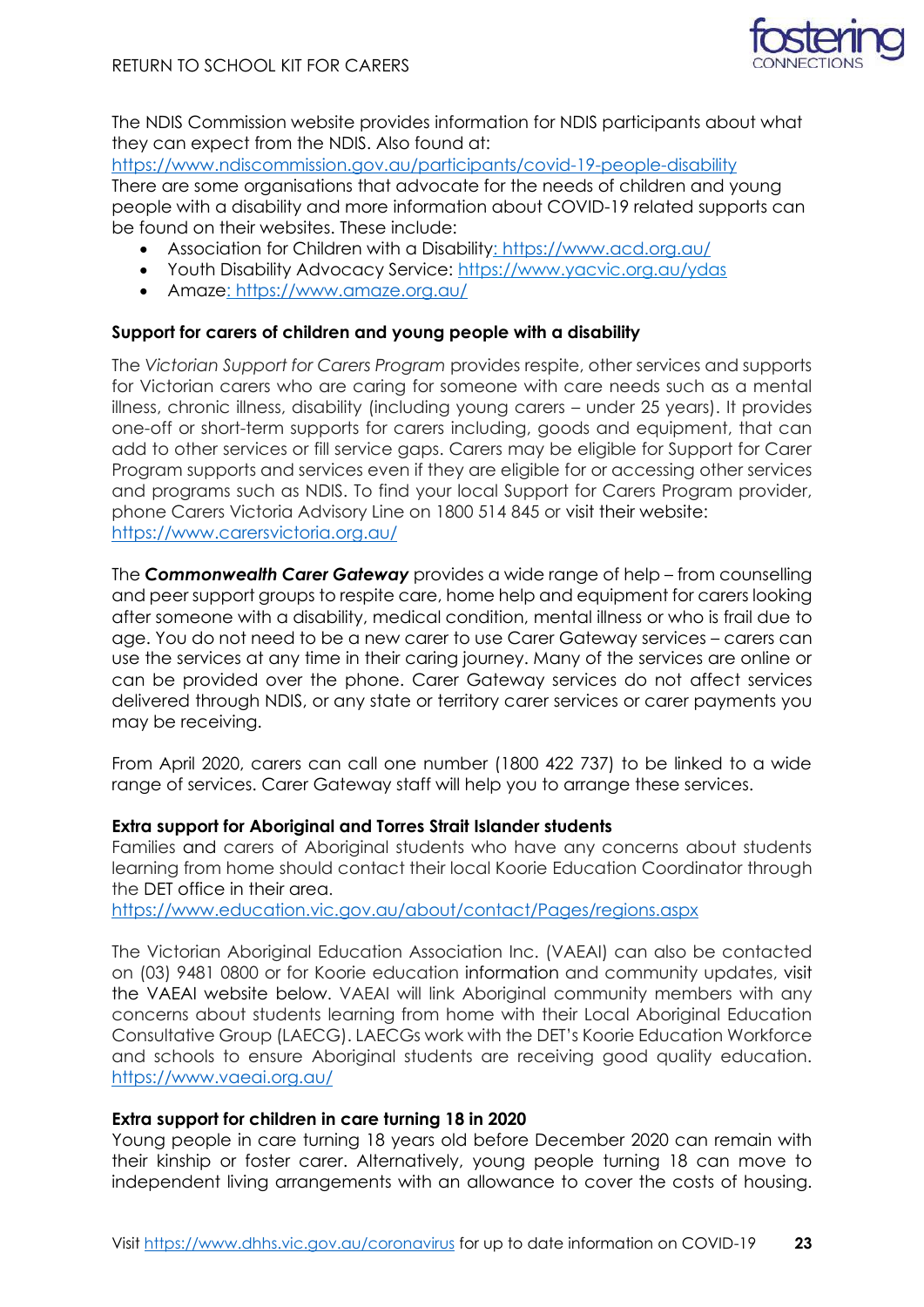

Case work support will be provided to these young people and their carers during this period.

#### **Extra support to reduce stress on vulnerable families**

Family Services and Family Violence Agencies will receive additional capacity during COVID-19 to provide:

- practical financial support to families, such as access to material aid and communication devices
- assistance to families to participate and connect with universal services including immunisation, childcare, kinder and school
- coaching for families on practical coping strategies, communication and parenting skills needed for 'stay at home' restrictions.

For additional information about support for families please go to: [https://www.dhhs.vic.gov.au/information-community-services-coronavirus-disease](https://www.dhhs.vic.gov.au/information-community-services-coronavirus-disease-covid-19)[covid-19](https://www.dhhs.vic.gov.au/information-community-services-coronavirus-disease-covid-19)